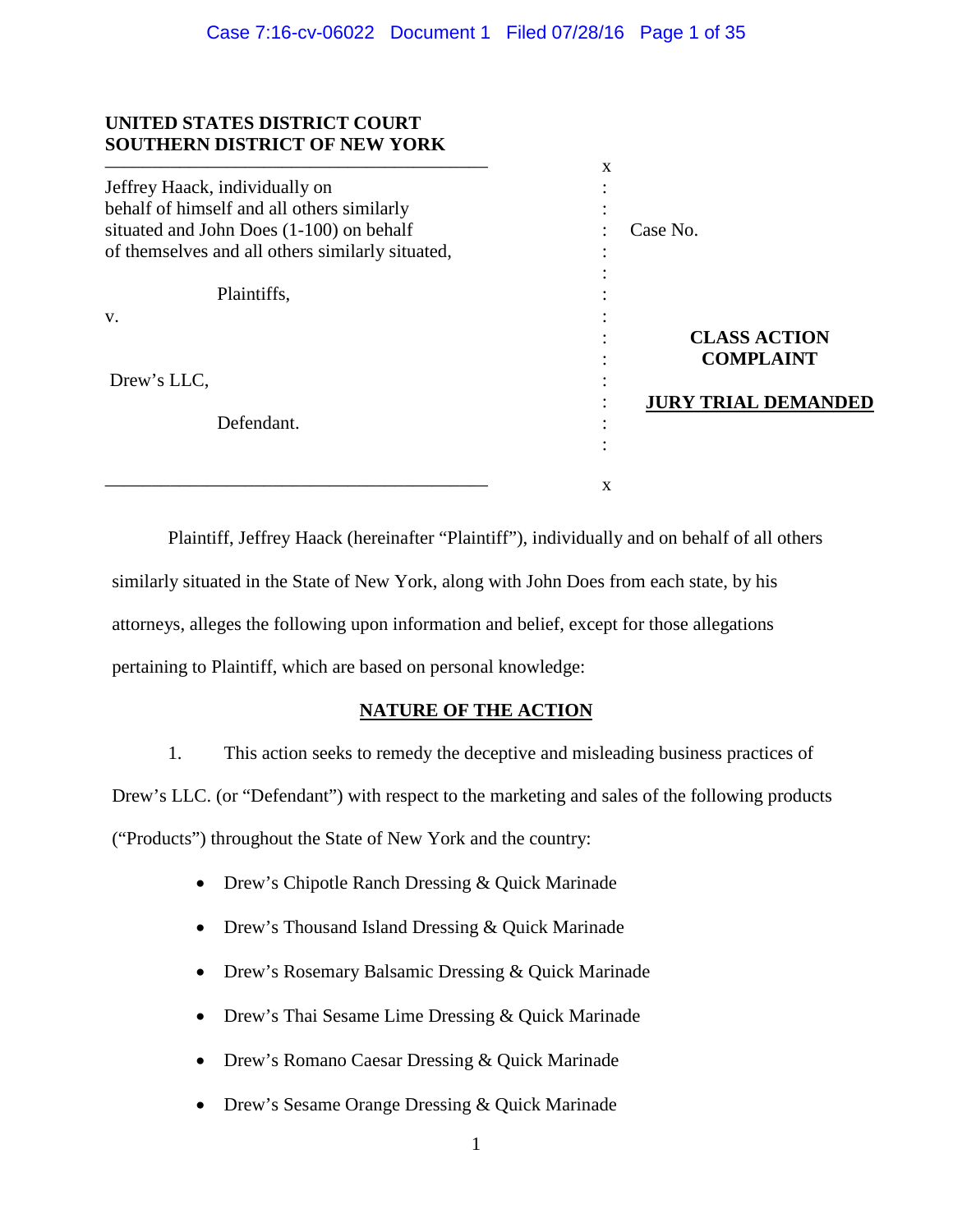- Drew's Roasted Garlic & Peppercorn Dressing & Quick Marinade
- Drew's Creamy Ranch Dressing & Quick Marinade
- Drew's Smoked Tomato Dressing & Quick Marinade
- Drew's Lemon Tahini Goddess Dressing & Quick Noodle Sauce
- Drew's Shiitake Ginger Dressing & Quick Marinade
- Drew's Greek Olive Dressing & Quick Marinade
- Drew's Poppy Seed Dressing & Quick Marinade
- Drew's Raspberry Dressing & Quick Marinade

2. Defendant manufactures, sells, and distributes the Products using a marketing and advertising campaign centered around claims that appeal to health conscious consumers, i.e., that its Products are "All Natural." However, Defendant's advertising and marketing campaign is false, deceptive, and misleading because the Products contain synthetic ingredients.

3. Plaintiff and those similarly situated ("Class Members") relied on Defendant's misrepresentations that the Products are "All Natural" when purchasing the Products. Plaintiff and Class Members paid a premium for the Products over and above comparable products that did not purport to be "All Natural." Given that Plaintiff and Class Members paid a premium for the Products based on Defendant's misrepresentations that they are "All Natural," Plaintiff and Class Members suffered an injury in the amount of the premium paid.

4. Defendant's conduct violated and continues to violate New York General Business Law §§ 349 and 350, and the consumer protection statutes of all 50 states. Defendant breached and continues to breach its express and implied warranties regarding the Products. Defendant has been and continues to be unjustly enriched. Accordingly, Plaintiff brings this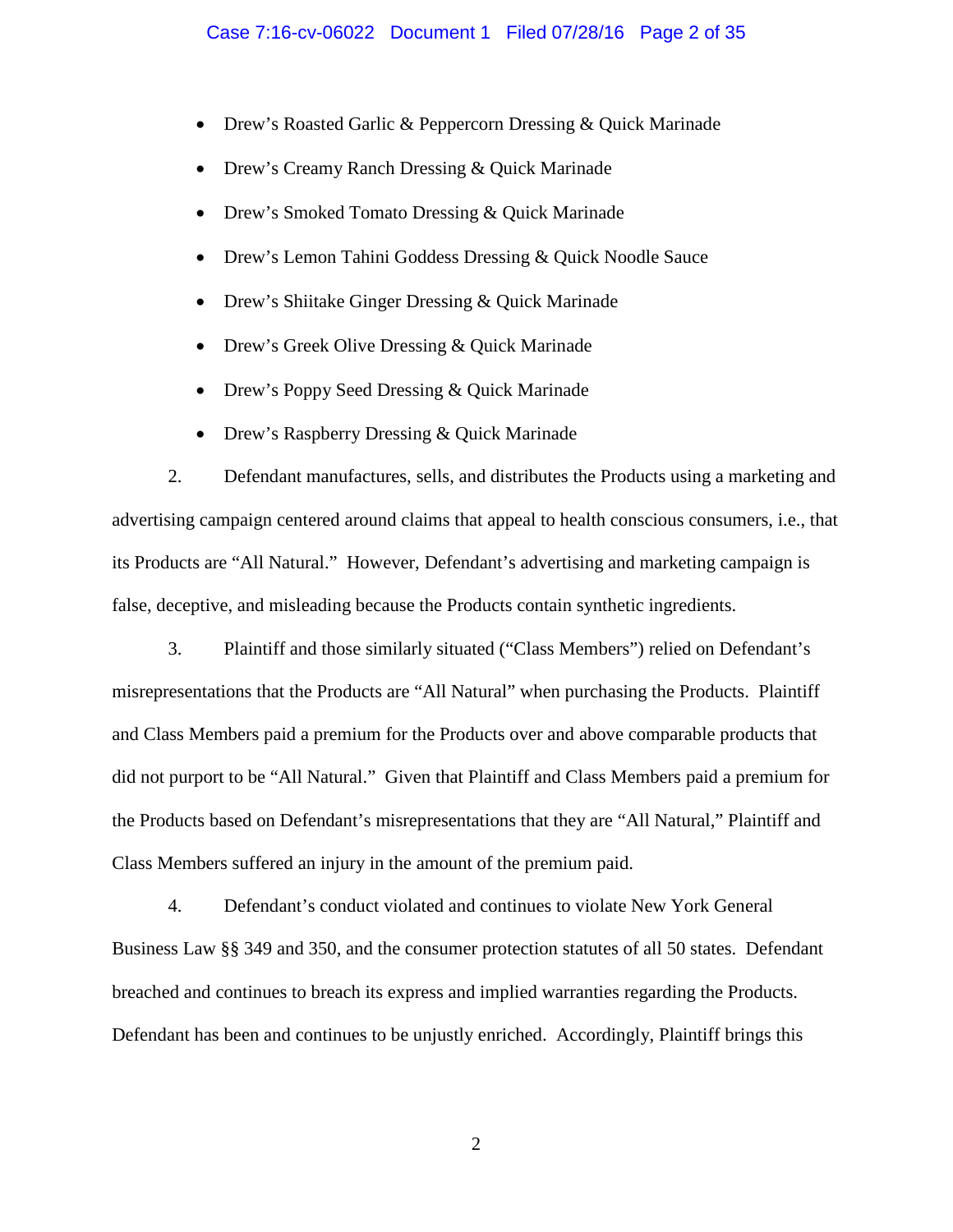#### Case 7:16-cv-06022 Document 1 Filed 07/28/16 Page 3 of 35

action against Defendant on behalf of himself and Class Members who purchased the Products during the applicable class period (the "Class Period").

## **FACTUAL ALLEGATIONS**

5. Consumers have become increasingly concerned about the effects of synthetic and chemical ingredients in food, cleaning products, bath and beauty products, and everyday household products. Companies such as Defendant have capitalized on consumers' desires for purportedly "natural products." Indeed, consumers are willing to pay, and have paid, a premium for products branded "natural" over products that contain synthetic ingredients. In 2010, sales of natural products grew 6% to \$[1](#page-2-0)17 billion.<sup>1</sup> Reasonable consumers, including Plaintiff and Class Members, value natural products for important reasons, including the belief that they are safer and healthier than alternative products that are not represented as natural.

6. Despite the Products containing a number of synthetic ingredients, Defendant markets the Products as being "All Natural." The Products' labeling is depicted below:

<span id="page-2-0"></span> <sup>1</sup> *About the Natural Products Association,* NATURAL PRODUCTS ASSOCIATION (last accessed July 3, 2015), http://www.npainfo.org/NPA/About\_NPA/NPA/AboutNPA/AbouttheNaturalProductsAssociation.aspx?hkey=8d3a1 5ab-f44f-4473-aa6e-ba27ccebcbb8; *Chemical Blessings What Rousseau Got Wrong*, THE ECONOMIST, Feb. 4, 2008, available at http://www.economist.com/node/10633398; *see also* Hunger Oatman-Standford, *What Were We Thinking? The Top 10 Most Dangerous Ads*, COLLECTORS WEEKLY (Aug. 22, 2012), http://www.collectorsweekly.com/articles/the-top-10-most-dangerous-ads/ (featuring advertisements for dangerous

synthetic chemicals that were once marketed as safe).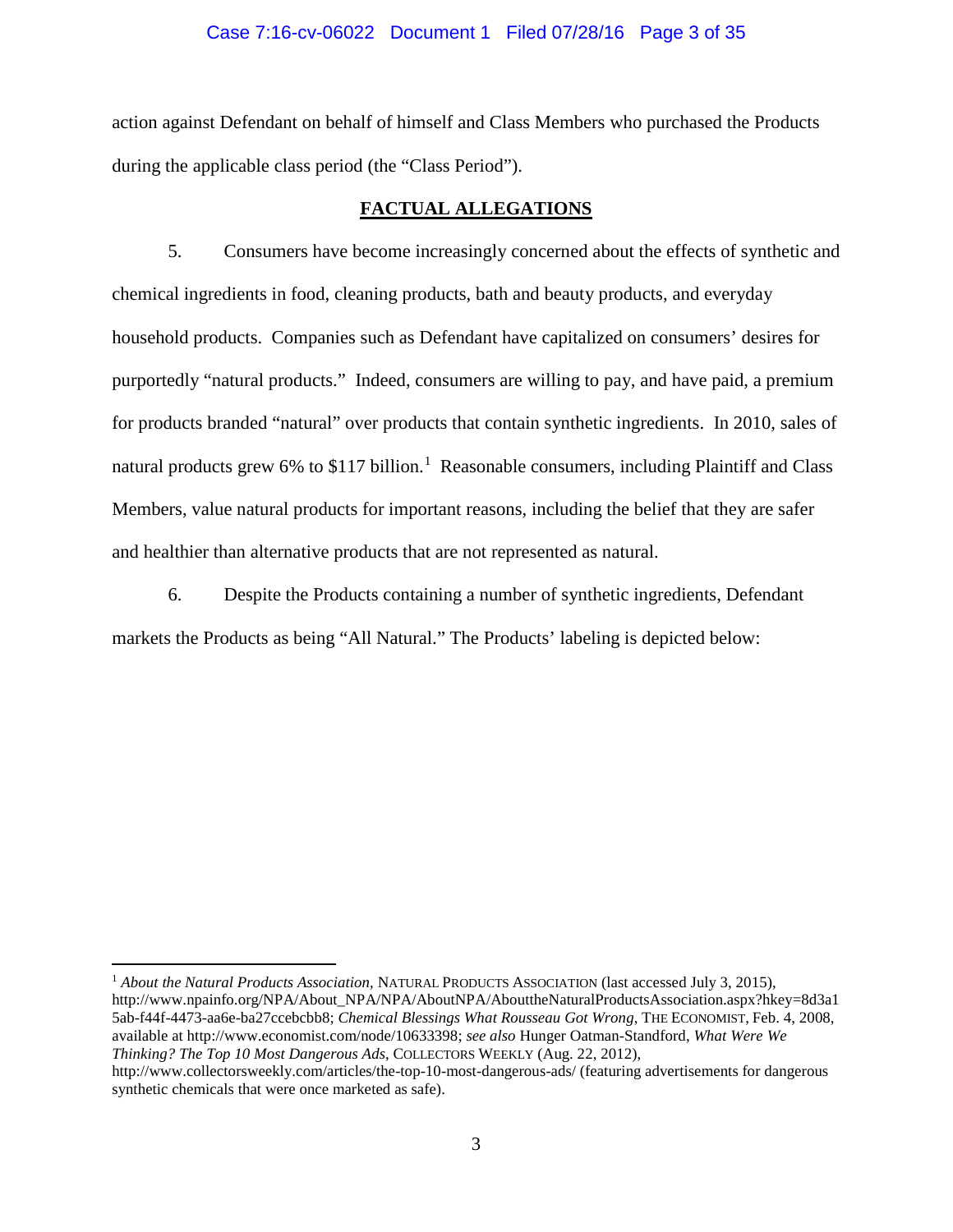# Case 7:16-cv-06022 Document 1 Filed 07/28/16 Page 4 of 35

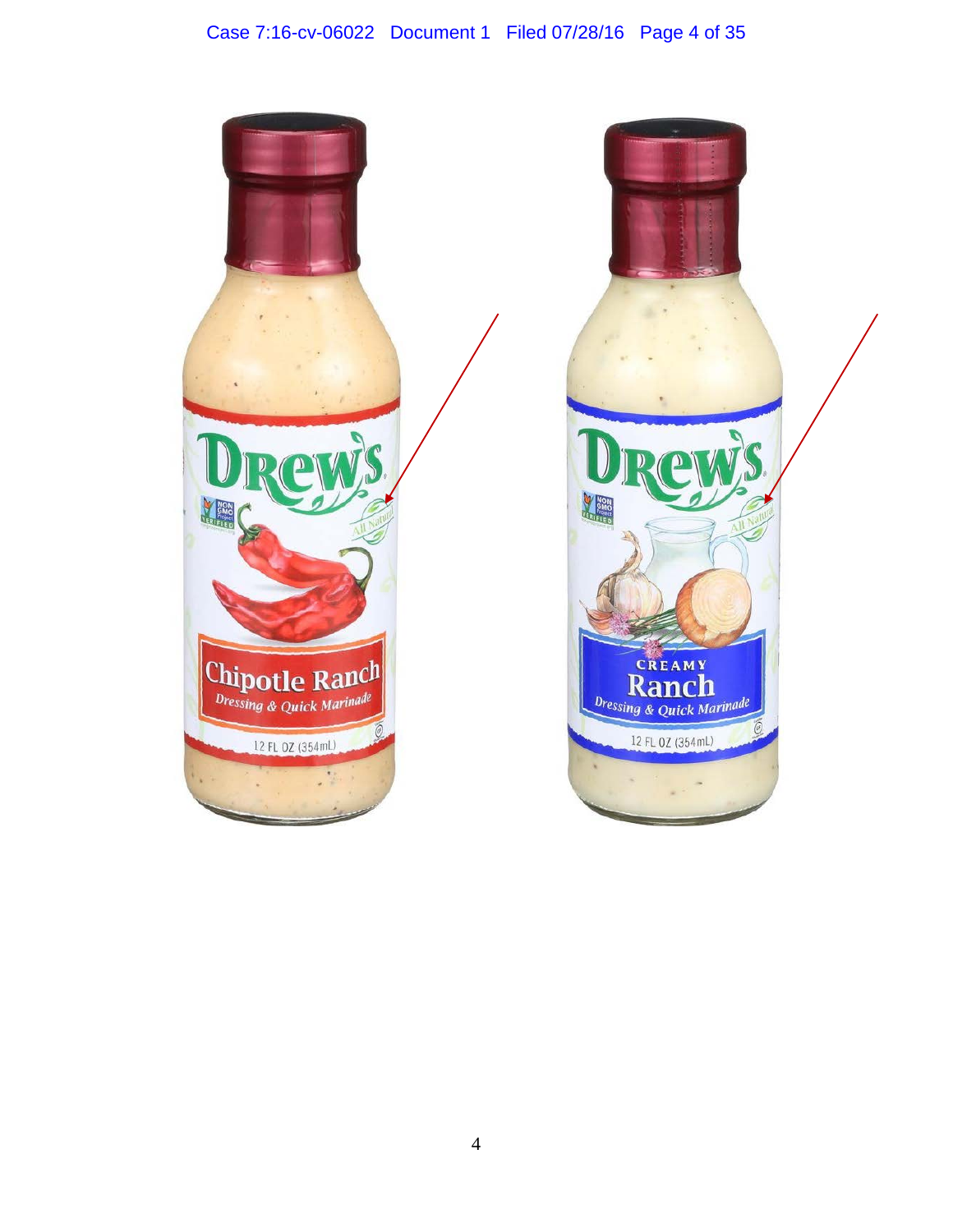# Case 7:16-cv-06022 Document 1 Filed 07/28/16 Page 5 of 35

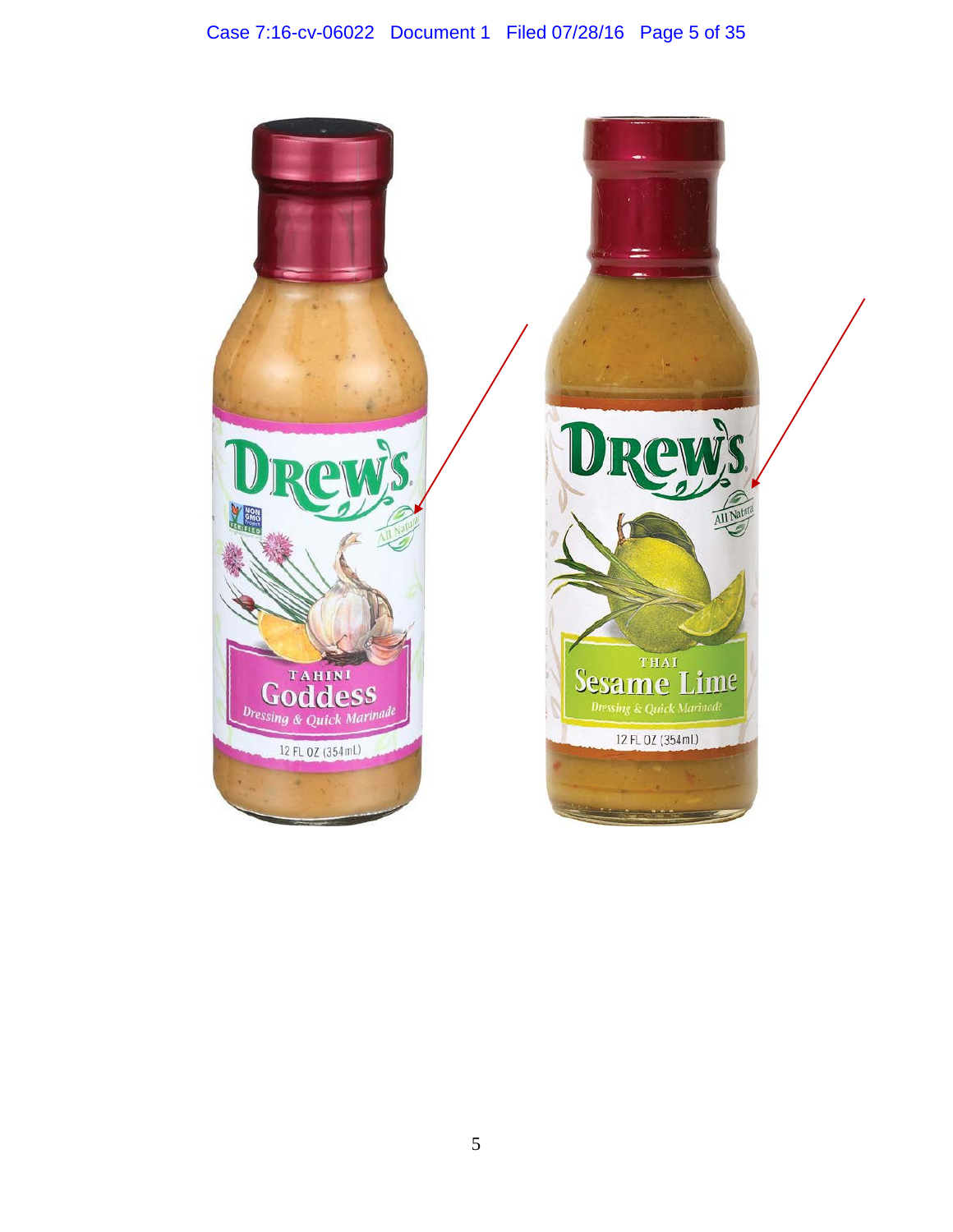# **Drew's All-Natural Lemon Goddess Dressing & Quick Noodle Sauce**

ALL NATURAL INGREDIENTS: Expeller Pressed Canola Oil, Cider Vinegar, Water, Organic Tamari (Water, Organic Soybeans, Organic Wheat, Salt), Tahini, Dijon Mustard (Organic Grain Vinegar, Water, Mustard Seed, Salt, Spices, Turmeric), Toasted Sesame Oil, Lemon Juice Concentrate, Garlic, Toasted Sesame Seeds, Sea Salt, Black Pepper, Chives, Parsley, Xanthan Gum, Guar Gum, Sodium Alginate.

# **CONTAINS: SOY, WHEAT AND SESAME**

# NO ARTIFICIAL COLORS, FLAVORS OR PRESERVATIVES

7. Defendant's representation that the Products are "All Natural" is false,

misleading, and deceptive because the Products contain multiple ingredients that are, as explained below, synthetic.

> **a. Xanthan Gum** is a polysaccharide derived from the fermentation of sugars by anthomonas campeseri bacterium and purification using isopropyl alcohol. It is listed as a synthetic ingredient by federal regulation and is typically used as a thickening or stabilizing agent in beverages and as emulsifiers in salad dressings. *See* 7 C.F.R. § 205.605(b). A 2012 article in the Journal of Pediatrics noted that the U.S. Food & Drug Administration issued warnings that products containing xanthan gum have been linked to illness and death in infants.<sup>[2,](#page-5-0)[3](#page-5-1)</sup>

<span id="page-5-0"></span> <sup>2</sup> Jennifer Beal, MPH et al., *Late Onset Necrotizing Enterocolitis in Infants Following Use of a Xanthan Gum-Containing Thickening Agent*, 161 THE JOURNAL OF PEDIATRICS 2, 354 (2012).

<span id="page-5-1"></span><sup>&</sup>lt;sup>3</sup> The following Products contain Xanthan Gum: Chipotle Ranch, Thousand Island, Rosemary Balsamic, Thai Sesame Lime, Romano Caesar, Sesame Orange, Roasted Garlic & Peppercorn, Creamy Ranch, Smoked Tomato, Lemon Tahini Goddess, Shiitake Ginger, Greek Olive, Poppy Seed, and Raspberry.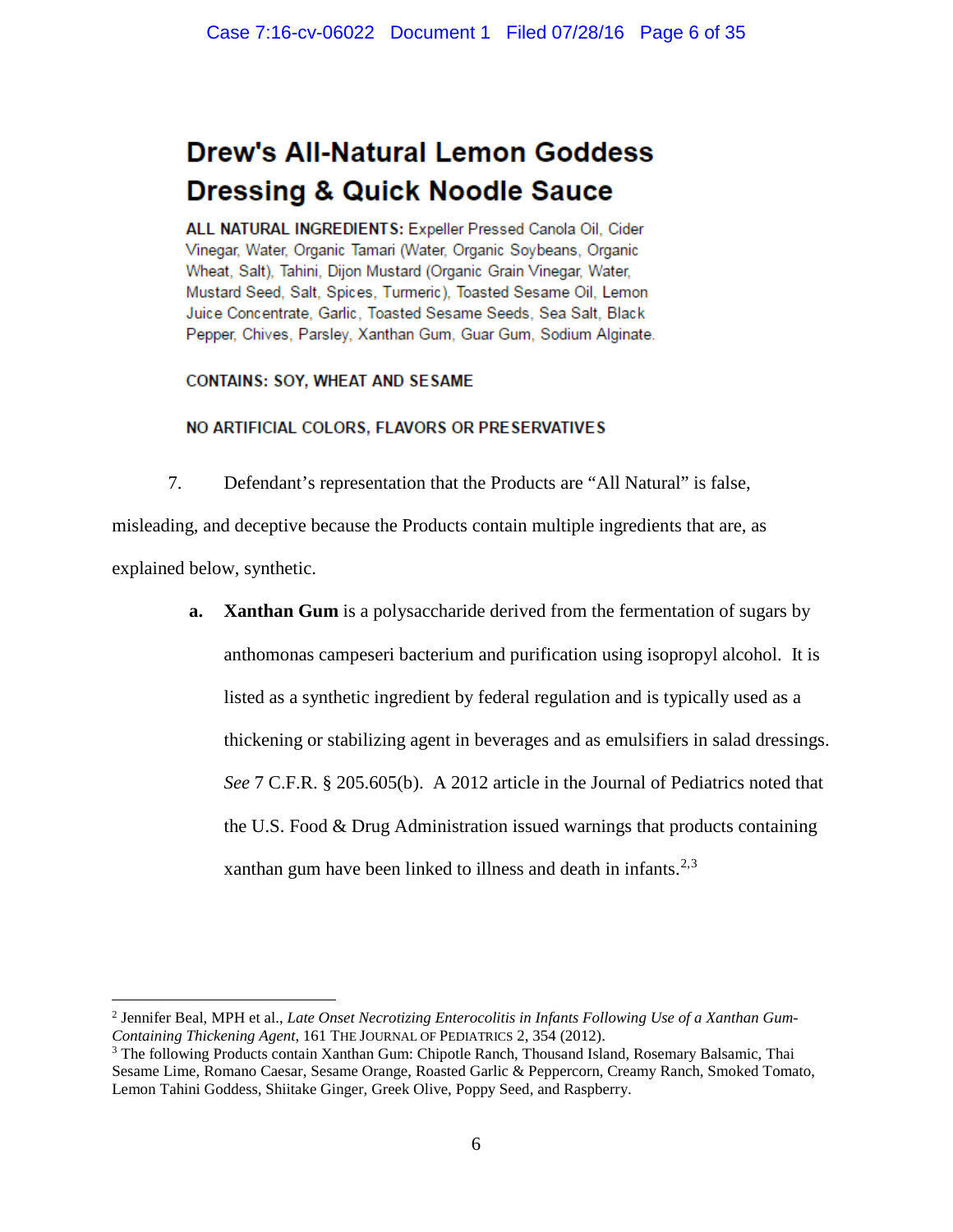- **b. Disodium Phosphate** is a synthetic ingredient used as a sequestrant. *See* 21 C.F.R.  $§182.6290.<sup>4</sup>$  $§182.6290.<sup>4</sup>$  $§182.6290.<sup>4</sup>$
- **c. Lactic Acid** is a federally-listed synthetic substance that is added to foods as a synthetic flavorant, acidity regulator, and preservative. 21 C.F.R. § 172.[5](#page-6-1)15(b);<sup>5</sup> Although lactic acid exists naturally in some foods, it must be synthetically formulated for use as a food additive -- as is the case with the Products -- through commercial fermentation of carbohydrates or by using acetaldehyde and hydrogen cyanide to form lactronitrile, which is then chemically degraded via hydrolysis for form lactic acid. 21 C.F.R.  $\S$  184.10[6](#page-6-2)1(a).<sup>6</sup>
- **d. Citric Acid** is (2-hydroxy-propane-1, 2,3-tricarboxylic acid) is a synthetic, nonnatural ingredient. While the chemical's name has the word "citric" in it, citric acid is no longer extracted from the citrus fruit but industrially manufactured by fermenting certain genetically mutant strains of the black mold fungus, *Aspergillus niger*. A technical evaluation report for the substance citric acid compiled by the United States Department of Agriculture, Agricultural Marketing Service ("USDA AMS") for the National Organic Program classified citric acid as "Synthetic Allowed".[7](#page-6-3),[8](#page-6-4)

As one of the USDA AMS reviewers commented,

"[Citric acid] is a natural[ly] occurring substance that commercially goes through numerous chemical processes to get to [its] final usable form.

<span id="page-6-1"></span><span id="page-6-0"></span><sup>4</sup> The following Products contain Disodium Phosphate: Creamy Ranch. 5 *See also Food Ingredients and Colors,* E270, *Current EU Approved Additives and their E Numbers,* http://www.food.gov.uk/policy-advice/additivesbranch/enumberlist#anchor 3.

<span id="page-6-2"></span><sup>6</sup> The following Products contain Lactic Acid: Chipotle Ranch, and Creamy Ranch.

<span id="page-6-3"></span><sup>7</sup> *See* Page 4, *available at* [http://www.ams.usda.gov/AMSv1.0/getfile?dDocName=STELPRDC5067876.](http://www.ams.usda.gov/AMSv1.0/getfile?dDocName=STELPRDC5067876)

<span id="page-6-4"></span><sup>&</sup>lt;sup>8</sup> The following Products contain Citric Acid: Rosemary Balsamic, Sesame Orange, Roasted Garlic & Peppercorn, Smoked Tomato, Greek Olive, and Poppy Seed.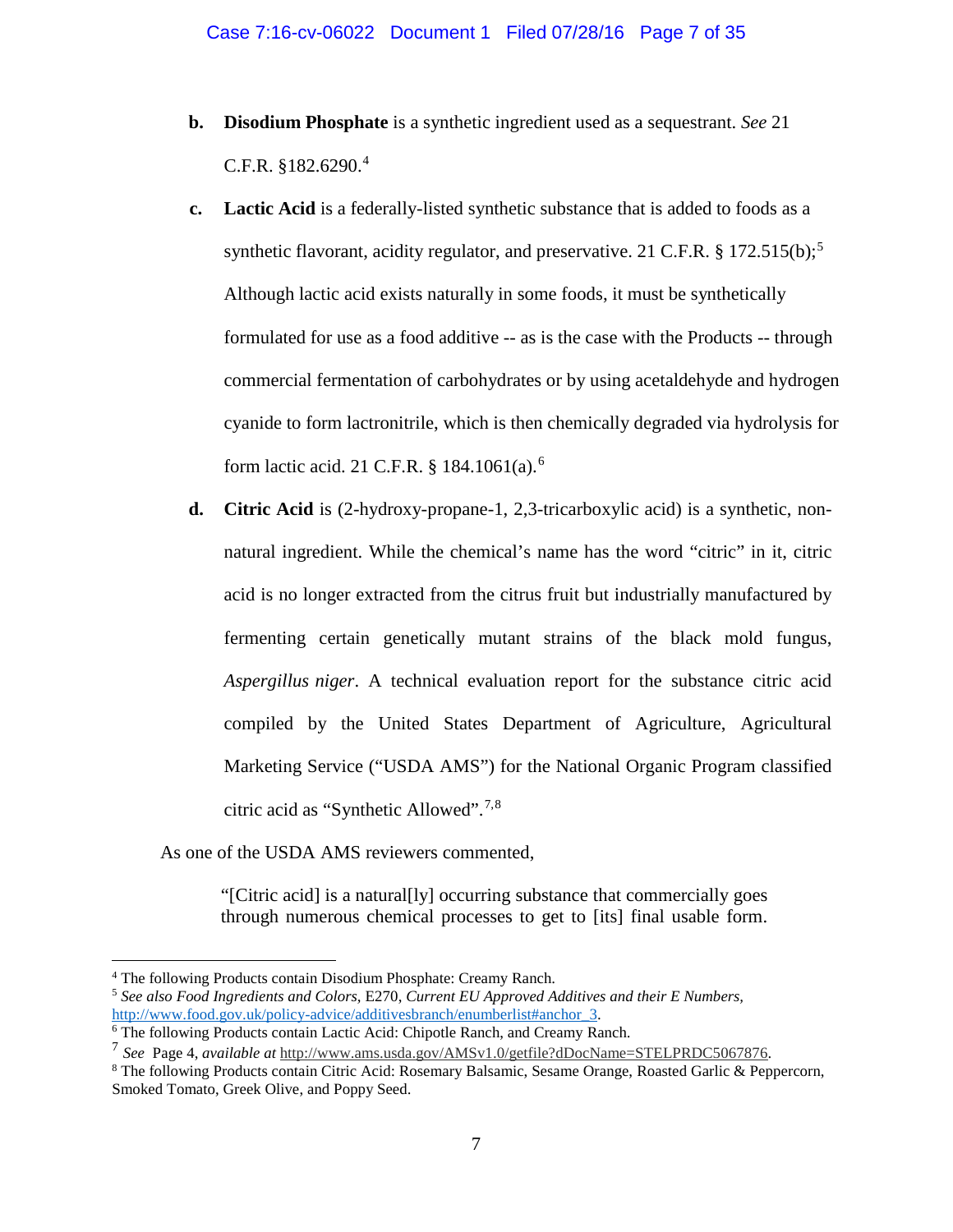#### Case 7:16-cv-06022 Document 1 Filed 07/28/16 Page 8 of 35

This processing would suggest that it be classified as synthetic." *Id.* at 3.

The report further explains, under the "How Made" question, that citric acid is made –

"Traditionally by extraction from citrus juice, no longer commercially available. It is now extracted by fermentation of a carbohydrate substrate (often molasses) by citric acid bacteria, *Aspergillus niger* (a mold) or *Candida guilliermondii* (a yeast). Citric acid is recovered from the fermentation broth by a lime and sulfuric acid process in which the citric acid is first precipitated as a calcium salt and then reacidulated with sulfuric acid." *Id.* at 4.

8. Whether Defendant's labeling of the Products as natural is deceptive is judged by whether it would deceive or mislead a reasonable person. To assist in ascertaining what a reasonable consumer believes the term natural means, one can look to the regulatory agencies for their guidance.

9. In 2013, the United States Department of Agriculture ("USDA") issued a Draft Guidance Decision Tree for Classification of Materials as Synthetic or Nonsynthetic (Natural). In accordance with this decision tree, a substance is natural—as opposed to synthetic—if: (a) it is manufactured, produced, or extracted from a natural source (i.e. naturally occurring mineral or biological matter); (b) it has not undergone a chemical change (i.e. a process whereby a substance is transformed into one or more other distinct substances) so that it is chemically or structurally different than how it naturally occurs in the source material; or (c) the chemical change was created by a naturally occurring biological process such as composting, fermentation, or enzymatic digestion or by heating or burning biological matter. **EXHIBIT A.**

10. Congress has defined "synthetic" to mean a substance that is formulated or manufactured by a chemical process or by a process that chemically changes a substance extracted from naturally occurring plants, animals, or mineral sources . . . . 7 U.S.C. § 6502 (2.1).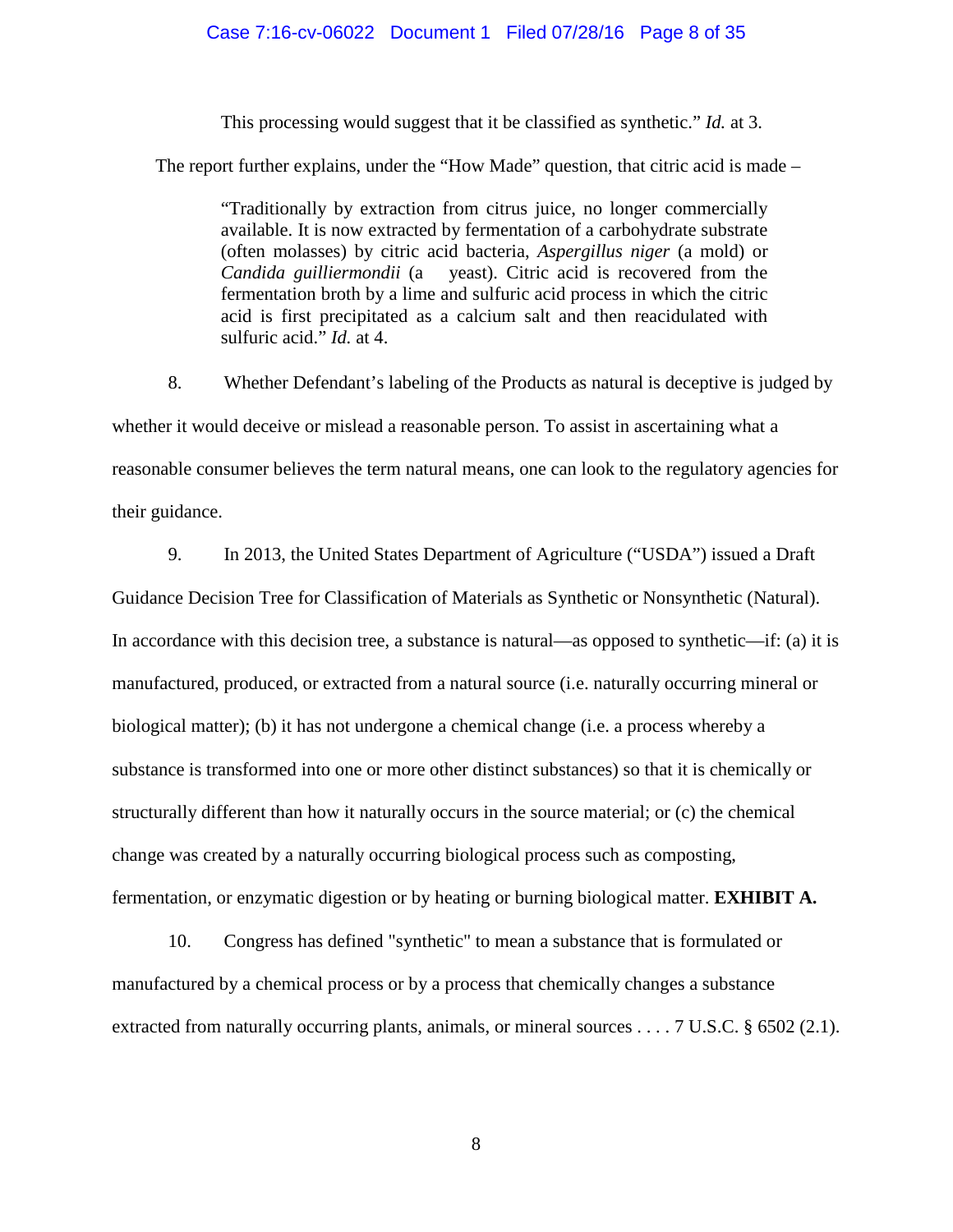#### Case 7:16-cv-06022 Document 1 Filed 07/28/16 Page 9 of 35

11. The Food and Drug Administration ("FDA") has repeatedly stated its policy to restrict the use of the term "natural" in connection with added color, synthetic substances and flavors addressed in 21 C.F.R. §101.22.

12. 21 C.F.R. §101.22 distinguishes between artificial versus natural foods, spices,

flavorings, colors and preservatives on food labels. Any coloring or preservative can preclude the use of the term "natural" even if the coloring or preservative is derived from natural sources.

13. The Food and Drug Administration ("FDA") has repeatedly affirmed its policy through guidelines that define the appropriate boundaries for using the term "natural." According to the FDA:

> "The agency will maintain its current policy ... not to restrict the use of the term 'natural' except for added color, synthetic substances, and flavors as provided in § 101.22. Additionally, the agency will maintain its policy ... regarding the use of 'natural' as meaning that nothing artificial or synthetic (including all color additives regardless of source) has been included in, or has been added to, a food that would not normally be expected to be in the food. Further ... the agency will continue to distinguish between natural and artificial flavors as outlined in § 101.22." 58 Federal Register 2302, 2407 (Jan. 6, 1993).

14. The FDA Compliance Policy Guide Sec. 587.100 further provides that:

"The use of the words 'food color added,' 'natural color,' or similar words containing the term 'food' or 'natural' may be erroneously interpreted to mean the color is a naturally occurring constituent in the food. Since all added colors result in an artificially colored food, we would object to the declaration of any added color as 'food' or 'natural."'

15. Surveys and other market research, including expert testimony Plaintiff intends to

introduce, will demonstrate that the term "natural" is misleading to a reasonable consumer because the reasonable consumer believes that the term "natural," when used to describe goods

such as the Products, means that the goods are free of synthetic ingredients. By way of example,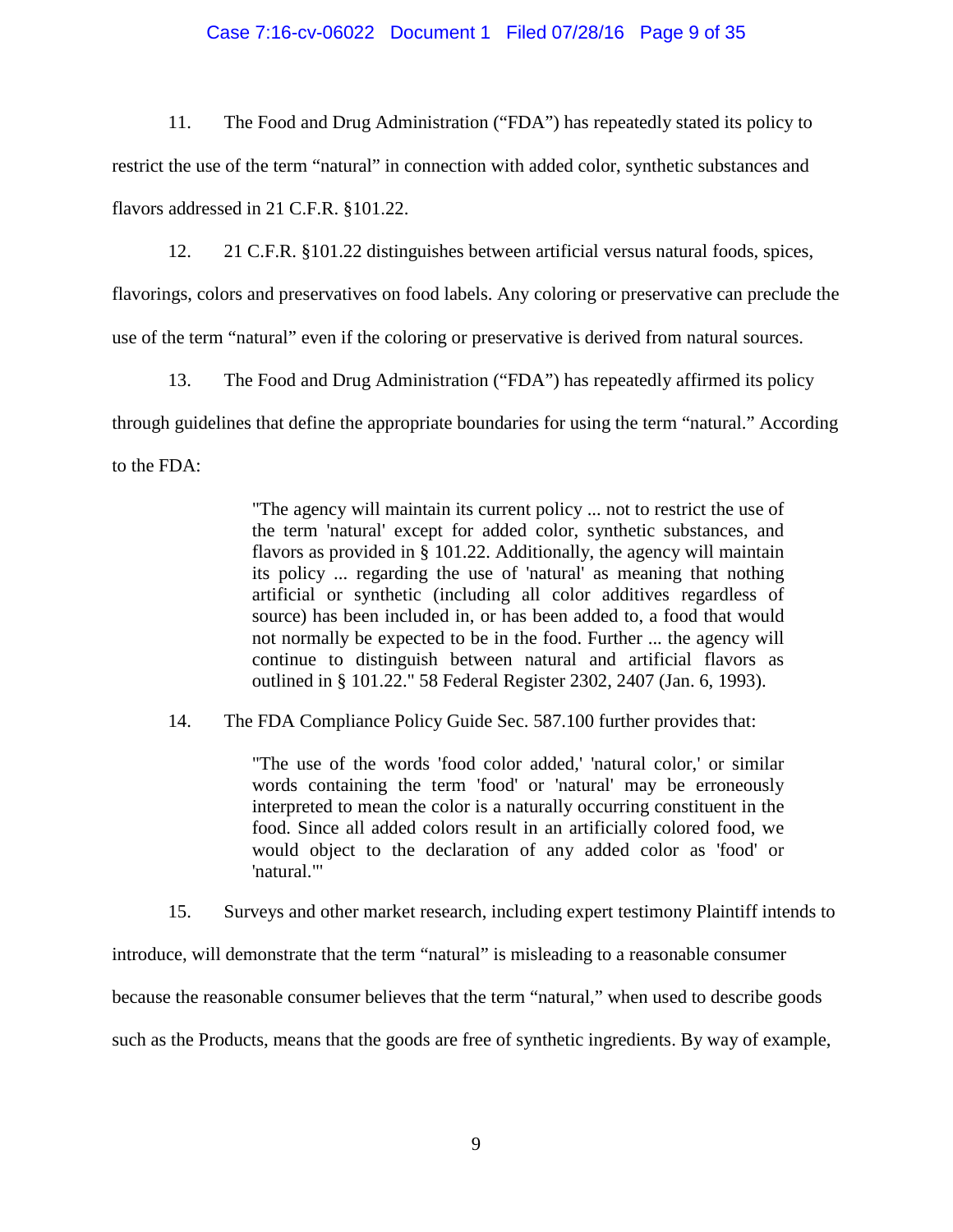#### Case 7:16-cv-06022 Document 1 Filed 07/28/16 Page 10 of 35

according to a consumer survey, "[e]ighty-six percent of consumers expect a 'natural' label to mean processed foods do not contain any artificial ingredients."[9](#page-9-0)

16. Consumers lack the meaningful ability to test or independently ascertain or verify whether a product is natural, especially at the point of sale. Consumers would not know the true nature of the ingredients merely by reading the ingredients label.

17. Discovering that the ingredients are not natural and are actually synthetic requires a scientific investigation and knowledge of chemistry beyond that of the average consumer. That is why, even though Xanthan Gum, Citric Acid, Disodium Phosphate and Lactic Acid are identified on the back of the Products' packaging in the ingredients listed, the reasonable consumer would not understand—nor is he expected to understand—that these ingredients are synthetic.

18. Moreover, the reasonable consumer is not expected or required to scour the ingredients list on the back of the Products in order to confirm or debunk Defendant's prominent front-of-the-Products claims, representations, and warranties that the Products are "All Natural."

19. Defendant did not disclose that Xanthan Gum, Citric Acid, Disodium Phosphate and Lactic Acid are synthetic ingredients. A reasonable consumer understands Defendant's "All Natural" claims to mean that the Products do not contain synthetic ingredients.

20. Defendant has thus violated, *inter alia*, NY General Business Law § 392-b by: a) putting upon an article of merchandise, bottle, wrapper, package, label or other thing, containing or covering such an article, or with which such an article is intended to be sold, or is sold, a false

<span id="page-9-0"></span> 9 Urvashi Rangan, Comments of Consumers Union on Proposed Guides for Use of Environmental Marketing Claims, 16 C.F.R. Part 260, Notice of the Federal Trade Commission (2010), *available at*  www.ftc.gov/sites/default/files/documents/public\_comments/guides-use-environmental-marketing-claims-project-

no.p954501-00289%C2%A0/00289-57072.pdf (also accessible as Comment 58 at http://www.ftc.gov/policy/publiccomments/initiative-353).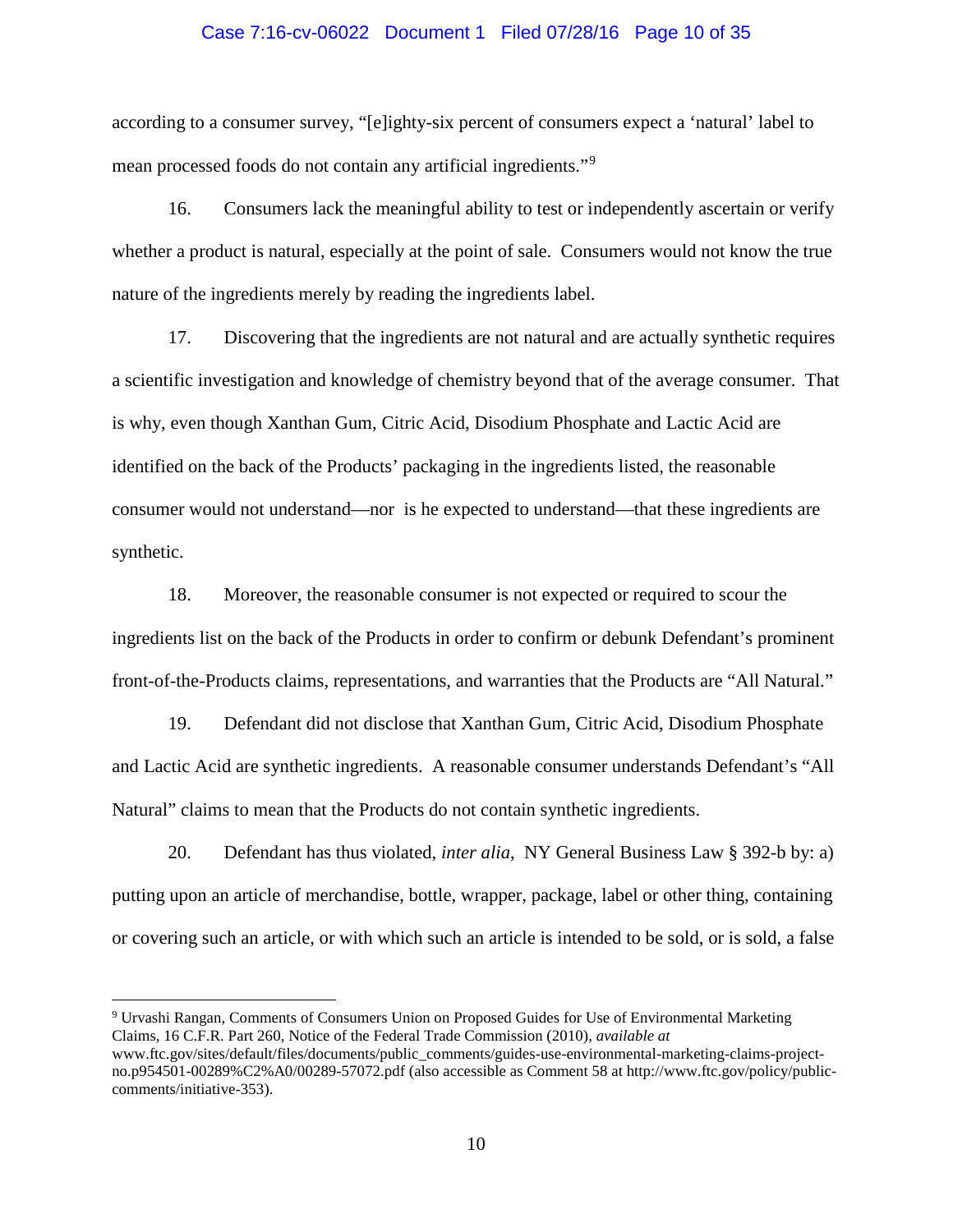#### Case 7:16-cv-06022 Document 1 Filed 07/28/16 Page 11 of 35

description or other indication of or respecting the kind of such article or any part thereof; and b) selling or offering for sale an article, which to their knowledge is falsely described or indicated upon any such package, or vessel containing the same, or label thereupon, in any of the particulars specified.

21. Consumers rely on food label representations and information in making purchasing decisions.

22. The marketing of the Products as "All Natural" in a prominent location on the labels of all of the Products, throughout the Class Period, evidences Defendant's awareness that "All Natural" claims are material to consumers.

23. Defendant's deceptive representations and omissions are material in that a reasonable person would attach importance to such information and would be induced to act upon such information in making purchase decisions.

24. Plaintiff and the Class members reasonably relied to their detriment on Defendant's misleading representations and omissions.

25. Defendant's false, misleading, and deceptive misrepresentations and omissions are likely to continue to deceive and mislead reasonable consumers and the general public, as they have already deceived and misled Plaintiff and the Class members.

26. In making the false, misleading, and deceptive representations and omissions described herein, Defendant knew and intended that consumers would pay a premium for Products labeled "All Natural" over comparable products not so labeled.

27. As an immediate, direct, and proximate result of Defendant's false, misleading, and deceptive representations and omissions, Defendant injured Plaintiff and the Class members in that they: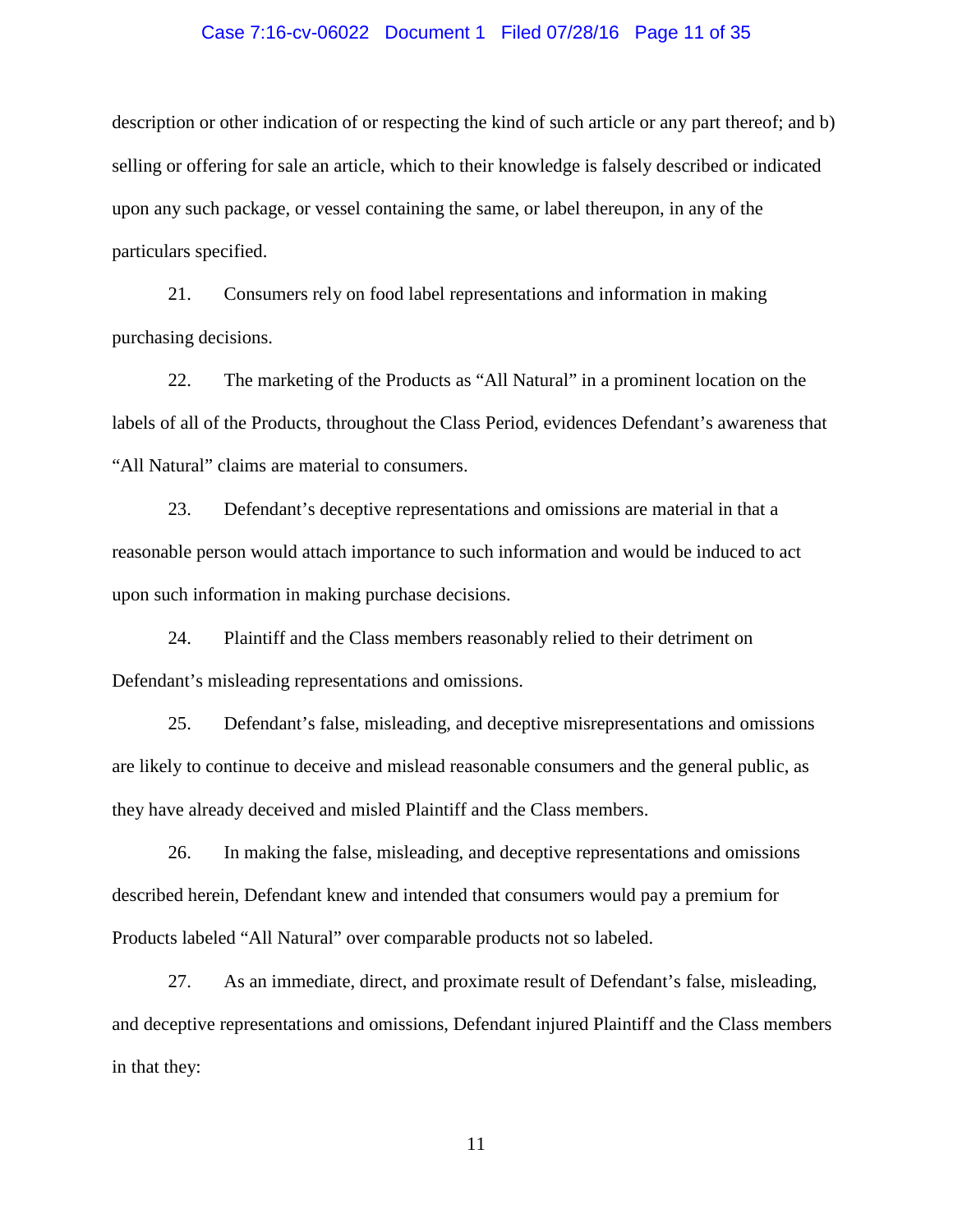- a. Paid a sum of money for Products that were not what Defendant represented;
- b. Paid a premium price for Products that were not what Defendant represented;
- c. Were deprived of the benefit of the bargain because the Products they purchased were different from what Defendant warranted;
- d. Were deprived of the benefit of the bargain because the Products they purchased had less value than what Defendant represented;
- e. Ingested a substance that was of a different quality than what Defendant promised; and
- f. Were denied the benefit of the beneficial properties of the natural foods Defendant promised.

28. Had Defendant not made the false, misleading, and deceptive representations and omissions, Plaintiff and the Class members would not have been willing to pay the same amount for the Products they purchased, and, consequently, Plaintiff and the Class members would not have been willing to purchase the Products.

29. Plaintiff and the Class members paid for Products that were "All Natural" but received Products that were not "All Natural." The Products Plaintiff and the Class members received were worth less than the Products for which they paid.

30. Based on Defendant's misleading and deceptive representations, Defendant was able to, and did, charge a premium price for the Products over the cost of competitive products not bearing an "All Natural" label.

31. Plaintiff and the Class members all paid money for the Products. However, Plaintiff and the Class members did not obtain the full value of the advertised Products due to Defendant's misrepresentations and omissions. Plaintiff and the Class members purchased, purchased more of, and/or paid more for, the Products than they would have had they known the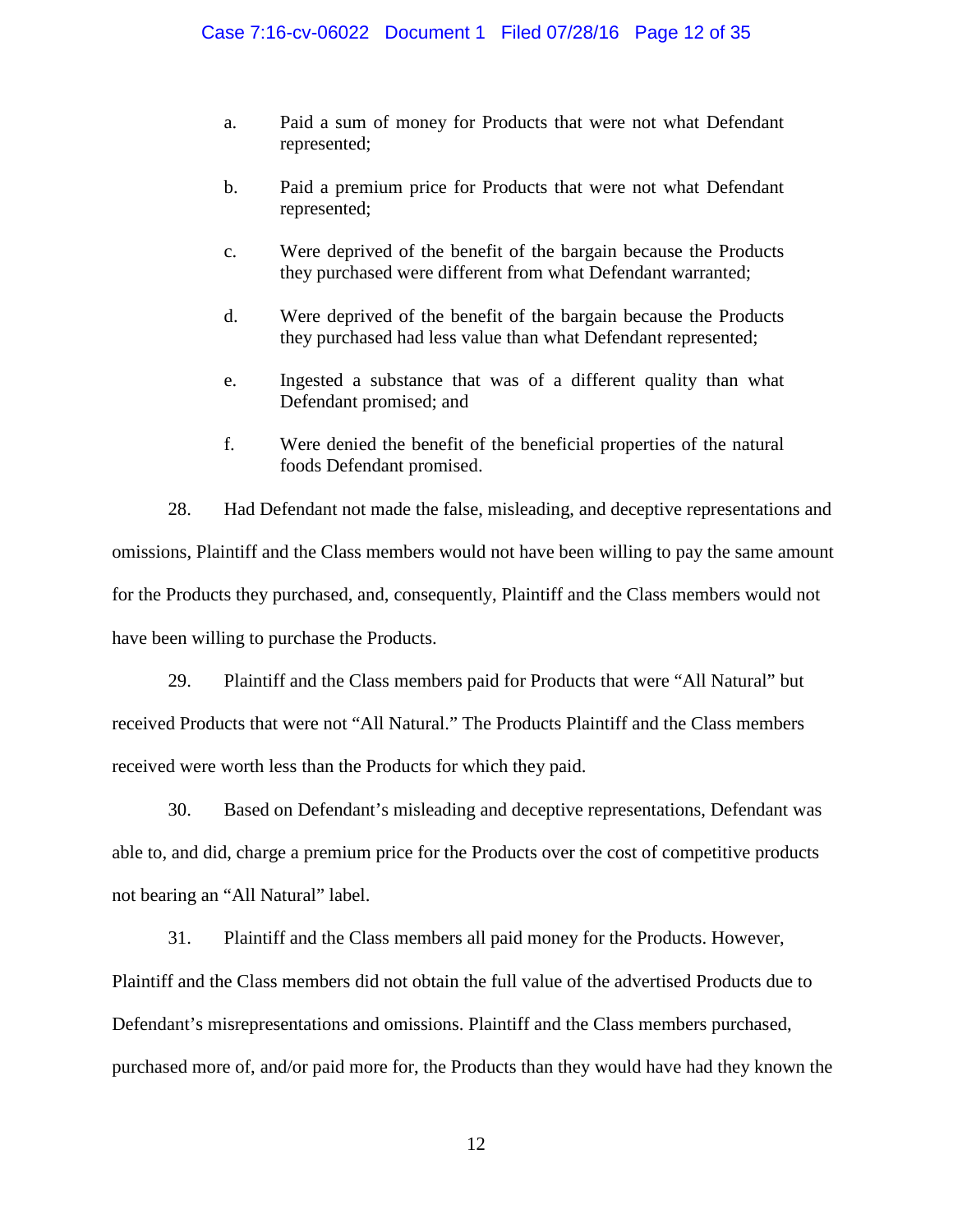#### Case 7:16-cv-06022 Document 1 Filed 07/28/16 Page 13 of 35

truth about the Products. Consequently, Plaintiff and the Class members have suffered injury in fact and lost money as a result of Defendant's wrongful conduct.

#### **JURISDICTION AND VENUE**

32. This Court has subject matter jurisdiction under the Class Action Fairness Act, 28 U.S.C. section 1332(d) in that: (1) this is a class action involving more than 100 class members; (2) Plaintiff is a citizen of the State of New York and Defendant is a citizen of the States of Vermont and Delaware; and (3) the amount in controversy exceeds the sum of \$5,000,000, exclusive of interest and costs.

33. This Court has personal jurisdiction over Defendant because Defendant conducts and transacts business in the State of New York, contracts to supply goods within the State of New York, and supplies goods within the State of New York.

34. Venue is proper in this District under 28 U.S.C. § 1391(b)(2). A substantial part of the events or omissions giving rise to the classes' claims occurred in this District.

#### **PARTIES**

#### **Plaintiff**

35. Plaintiff is an individual consumer who, at all times material hereto, was a citizen of Dutchess County, New York. During the Class Period Plaintiff purchased the Products from his local Stop & Shop Supermarket in 2016. The packaging of the Products Plaintiff purchased contained the representation that they were "All Natural." Plaintiff believes that "All Natural" products do not contain synthetic ingredients. Plaintiff believes a synthetic ingredient is formulated or manufactured by a chemical process or by a process that chemically changes a substance extracted from naturally occurring plant, animal, or mineral sources. If the Products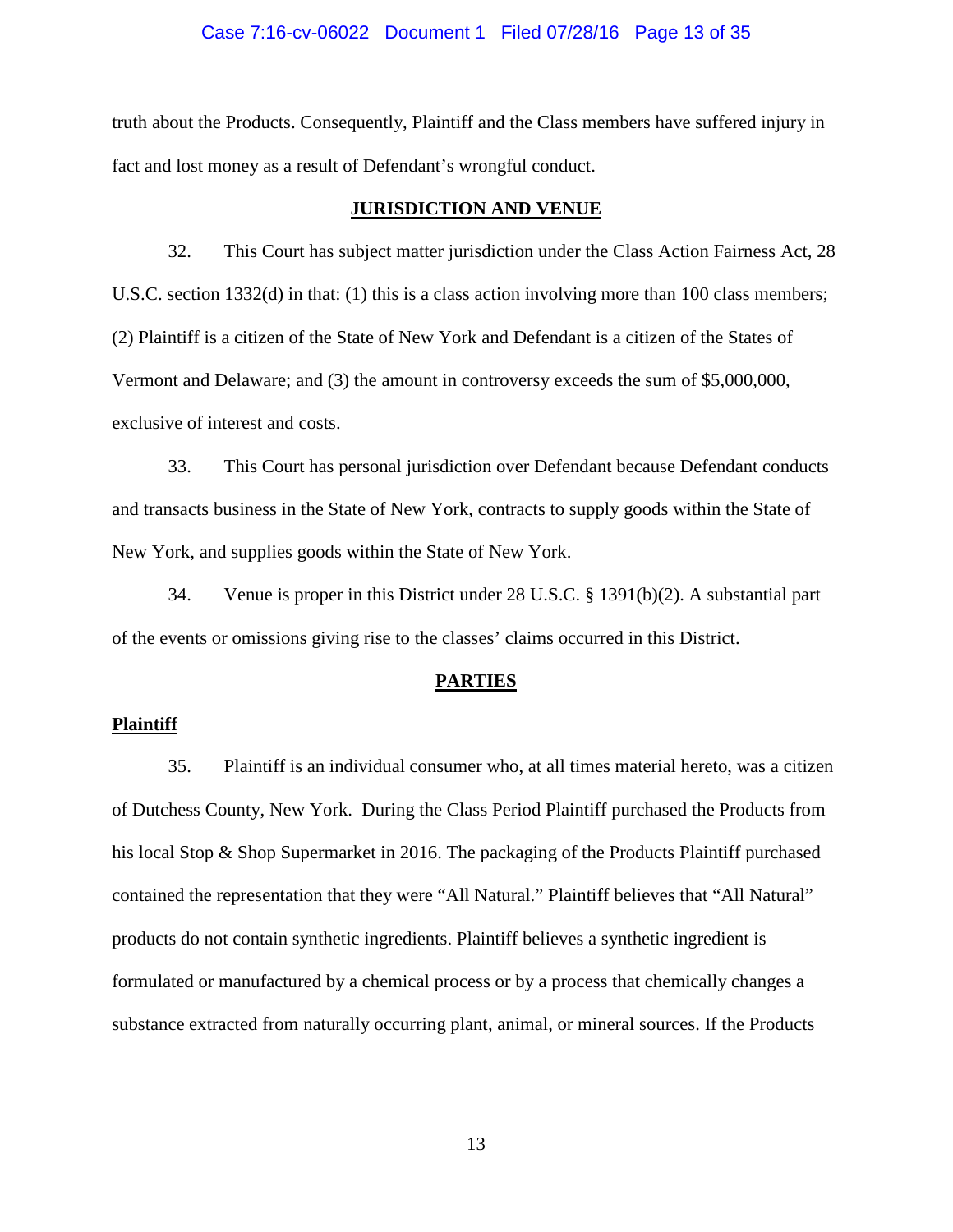#### Case 7:16-cv-06022 Document 1 Filed 07/28/16 Page 14 of 35

were actually "All Natural," as represented on the Products' label, Plaintiff would purchase the Products in the immediate future.

36. Had Defendant not made the false, misleading, and deceptive representation that the Products were "All Natural," Plaintiff would not have been willing to pay the same amount for the Products, and, consequently, he would not have been willing to purchase the Products. Plaintiff purchased, purchased more of, and/or paid more for, the Products than he would have had he known the truth about the Products. The Products Plaintiff received were worth less than the Products for which he paid. Plaintiff was injured in fact and lost money as a result of Defendant's improper conduct.

#### **Defendant**

37. Defendant, is a Delaware corporation with its principal place of business in Chester, Vermont. Defendant manufactures, markets, advertises and distributes the Products throughout the United States. Defendant created and/or authorized the false, misleading and deceptive advertisements, packaging and labeling for the Products.

#### **CLASS ALLEGATIONS**

38. Plaintiff bring this matter on behalf of himself and those similarly situated. As detailed at length in this Complaint, Defendant orchestrated deceptive marketing and labeling practices. Defendant's customers were uniformly impacted by and exposed to this misconduct. Accordingly, this Complaint is uniquely situated for class-wide resolution, including injunctive relief.

39. The Class is defined as all consumers who purchased the Products anywhere in the United States during the Class Period (the "Class").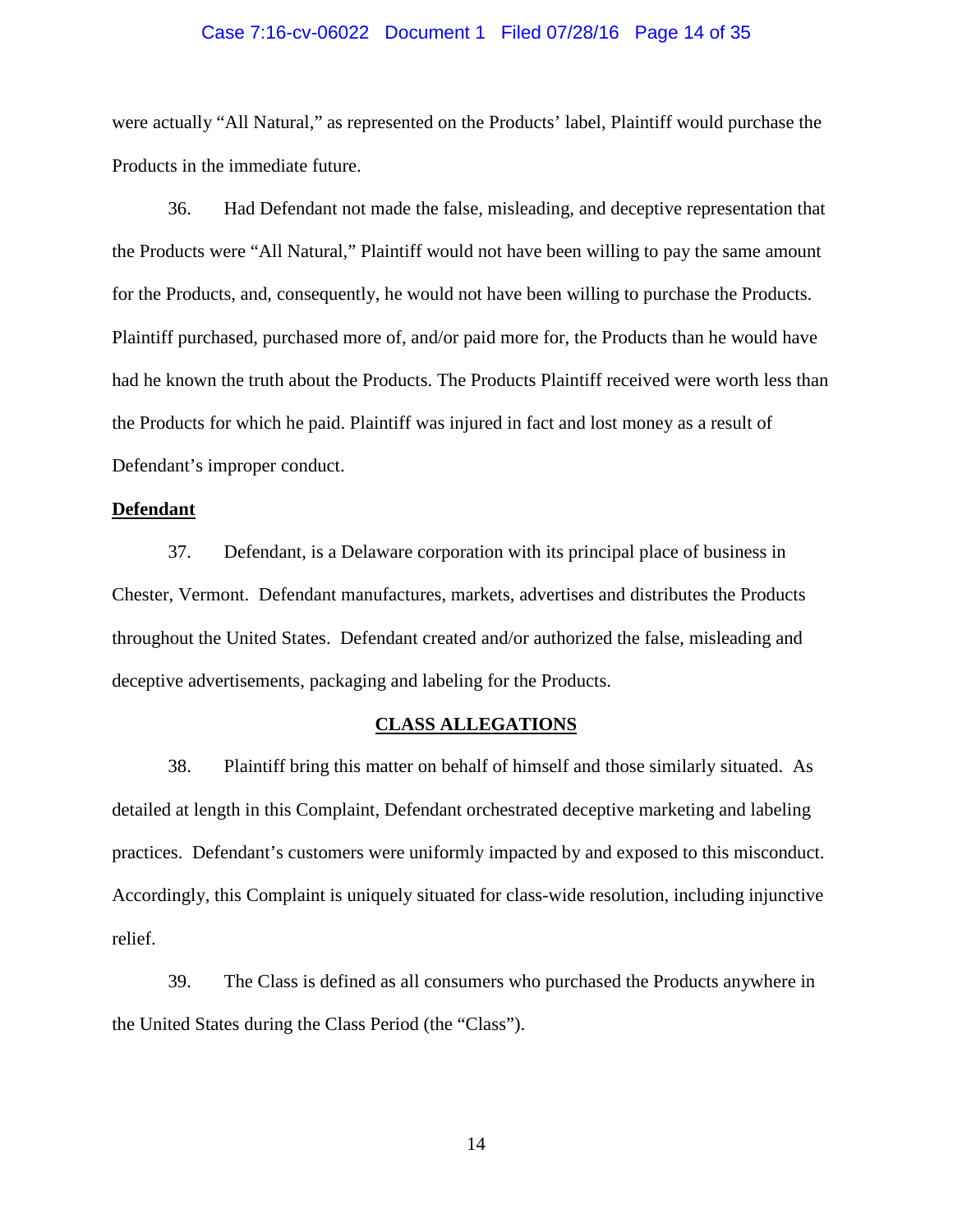#### Case 7:16-cv-06022 Document 1 Filed 07/28/16 Page 15 of 35

40. Plaintiff also seeks certification, to the extent necessary or appropriate, of a subclass of individuals who purchased the Products in the State of New York at any time during the Class Period (the "New York Subclass").

41. The Class and New York Subclass shall be referred to collectively throughout the Complaint as the Class.

42. The Class is properly brought and should be maintained as a class action under Rule 23(a), satisfying the class action prerequisites of numerosity, commonality, typicality, and adequacy because:

43. Numerosity: Class Members are so numerous that joinder of all members is impracticable. Plaintiff believes that there are thousands of consumers who are Class Members described above who have been damaged by Defendant's deceptive and misleading practices.

44. Commonality: The questions of law and fact common to the Class Members which predominate over any questions which may affect individual Class Members include, but are not limited to:

- a. Whether Defendant is responsible for the conduct alleged herein which was uniformly directed at all consumers who purchased the Products;
- b. Whether Defendant's misconduct set forth in this Complaint demonstrates that Defendant has engaged in unfair, fraudulent, or unlawful business practices with respect to the advertising, marketing, and sale of its Products;
- c. Whether Defendant made false and/or misleading statements to the Class and the public concerning the contents of its Products;
- d. Whether Defendant's false and misleading statements concerning its Products was likely to deceive the public;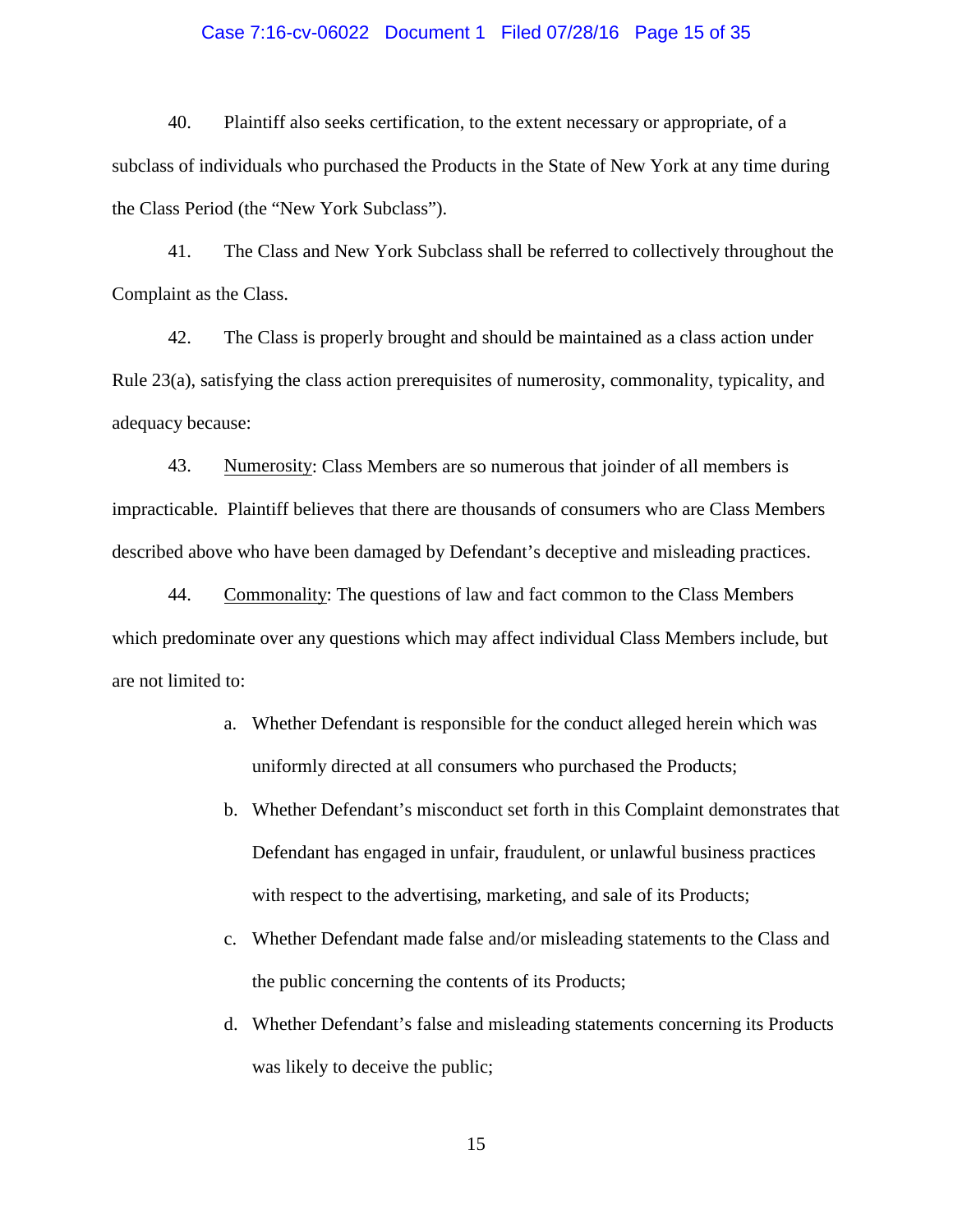#### Case 7:16-cv-06022 Document 1 Filed 07/28/16 Page 16 of 35

- e. Whether Plaintiff and the Class are entitled to injunctive relief;
- f. Whether Plaintiff and the Class are entitled to money damages under the same causes of action as the other Class Members.

45. Typicality: Plaintiff is a member of the Class. Plaintiff's claims are typical of the claims of each Class Member in that every member of the Class was susceptible to the same deceptive, misleading conduct and purchased the Defendant's Products. Plaintiff is entitled to relief under the same causes of action as the other Class Members.

46. Adequacy: Plaintiff is an adequate Class representatives because his interests do not conflict with the interests of the Class Members he seeks to represent; his consumer fraud claims are common to all members of the Class and he has a strong interest in vindicating his rights; he has retained counsel competent and experienced in complex class action litigation and he intends to vigorously prosecute this action. Plaintiff has no interests which conflict with those of the Class. The Class Members' interests will be fairly and adequately protected by Plaintiff and his counsel. Defendant has acted in a manner generally applicable to the Class, making relief appropriate with respect to Plaintiff and the Class Members. The prosecution of separate actions by individual Class Members would create a risk of inconsistent and varying adjudications.

47. The Class is properly brought and should be maintained as a class action under Rule 23(b) because a class action is superior to traditional litigation of this controversy. Pursuant to Rule 23(b)(3), common issues of law and fact predominate over any other questions affecting only individual members of the Class. The Class issues are fully predominate over any individual issue because no inquiry into individual conduct is necessary; all that is required is a narrow focus on Defendant's deceptive and misleading marketing and labeling practices. In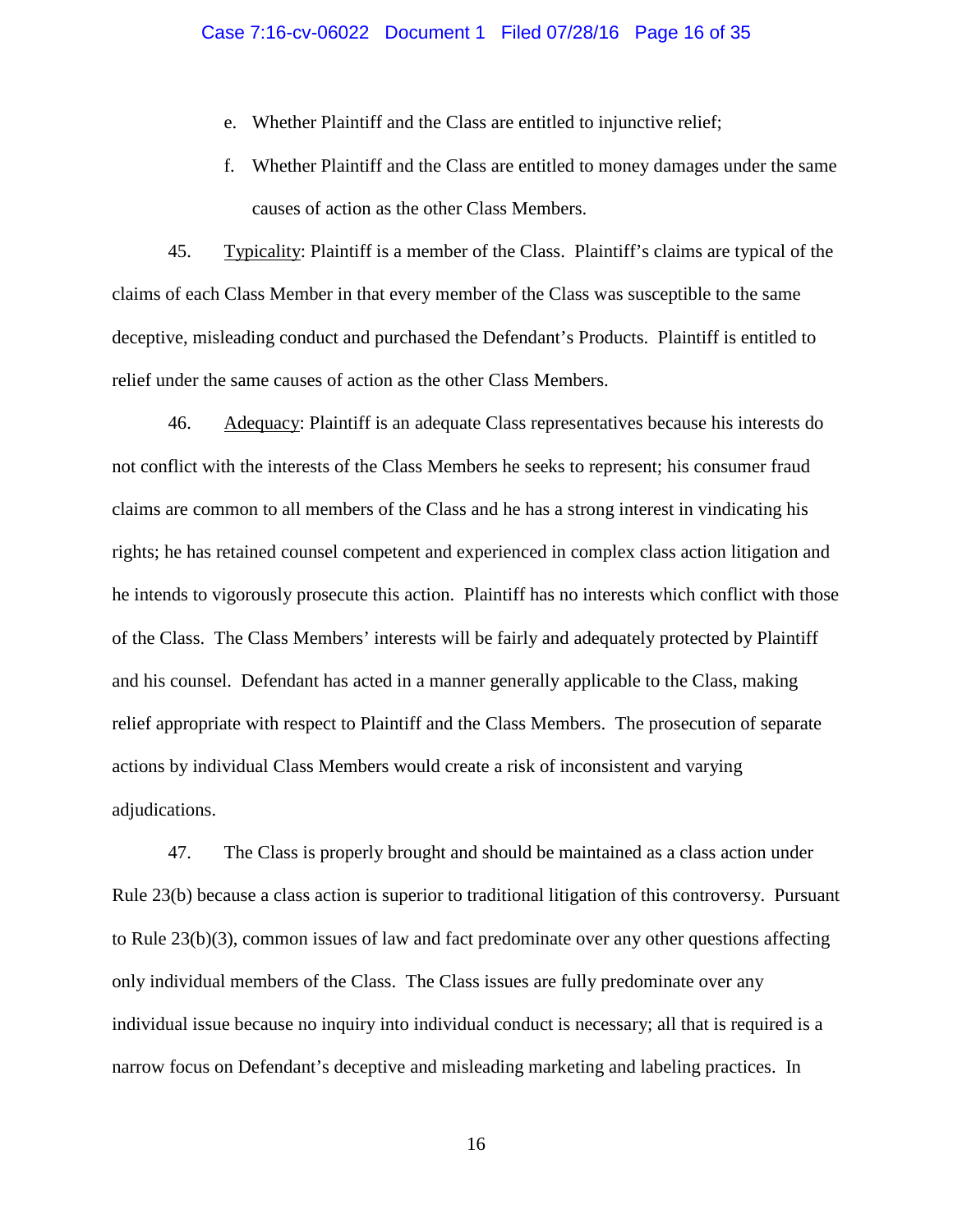#### Case 7:16-cv-06022 Document 1 Filed 07/28/16 Page 17 of 35

addition, this Class is superior to other methods for fair and efficient adjudication of this controversy because, *inter alia*:

48. Superiority: A class action is superior to the other available methods for the fair and efficient adjudication of this controversy because:

- a. The joinder of thousands of individual Class Members is impracticable, cumbersome, unduly burdensome, and a waste of judicial and/or litigation resources;
- b. The individual claims of the Class Members may be relatively modest compared with the expense of litigating the claim, thereby making it impracticable, unduly burdensome, and expensive—if not totally impossible—to justify individual actions;
- c. When Defendant's liability has been adjudicated, all Class Members' claims can be determined by the Court and administered efficiently in a manner far less burdensome and expensive than if it were attempted through filing, discovery, and trial of all individual cases;
- d. This class action will promote orderly, efficient, expeditious, and appropriate adjudication and administration of Class claims;
- e. Plaintiff knows of no difficulty to be encountered in the management of this action that would preclude its maintenance as a class action;
- f. This class action will assure uniformity of decisions among Class Members;
- g. The Class is readily definable and prosecution of this action as a class action will eliminate the possibility of repetitious litigation;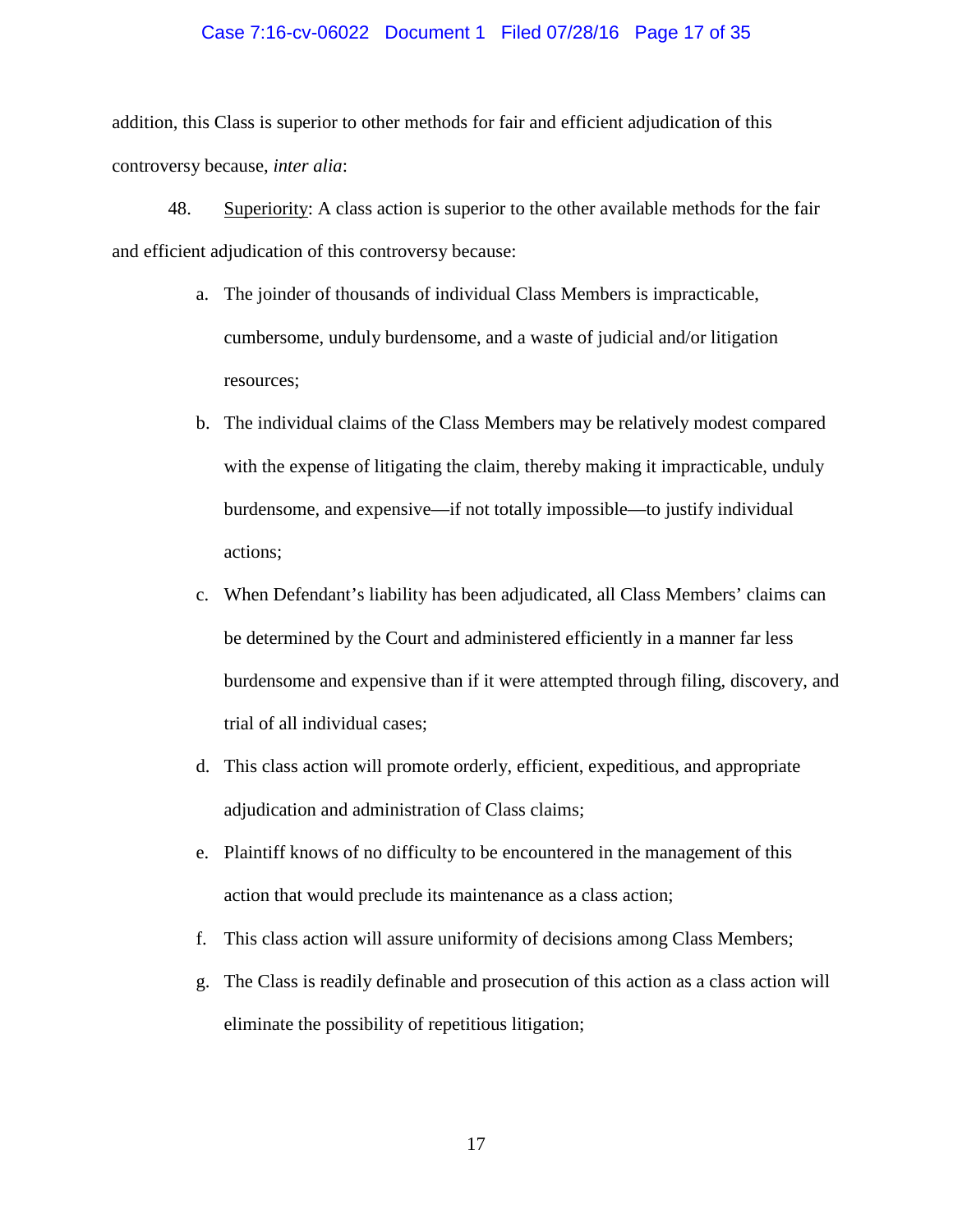- h. Class Members' interests in individually controlling the prosecution of separate actions is outweighed by their interest in efficient resolution by single class action; and
- i. It would be desirable to concentrate in this single venue the litigation of all plaintiffs who were induced by Defendant's uniform false advertising to purchase their Products as being "All Natural."

49. Accordingly, this Class is properly brought and should be maintained as a class action under Rule 23(b)(3) because questions of law or fact common to Class Members predominate over any questions affecting only individual members, and because a class action is superior to other available methods for fairly and efficiently adjudicating this controversy.

#### **INJUNCTIVE CLASS RELIEF**

50. Rules 23(b)(1) and (2) contemplate a class action for purposes of seeking classwide injunctive relief. Here, Defendant has engaged in conduct resulting in misleading consumers about ingredients in its Products. Since Defendant's conduct has been uniformly directed at all consumers in the United States, and the conduct continues presently, injunctive relief on a class-wide basis is a viable and suitable solution to remedy Defendant's continuing misconduct. Plaintiff would purchase the Products again if the ingredients were changed so that they indeed were "All Natural."

51. The injunctive Class is properly brought and should be maintained as a class action under Rule 23(a), satisfying the class action prerequisites of numerosity, commonality, typicality, and adequacy because: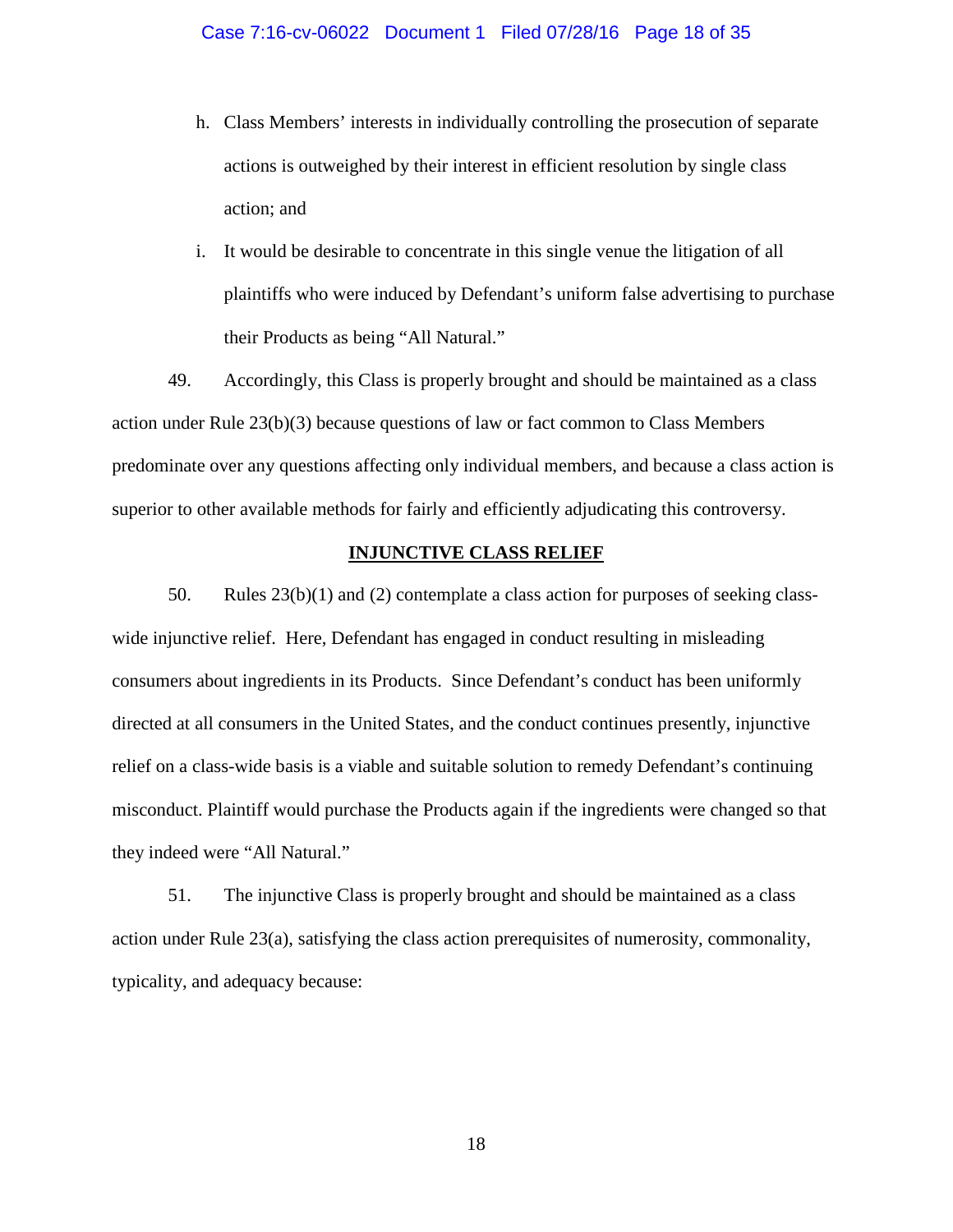#### Case 7:16-cv-06022 Document 1 Filed 07/28/16 Page 19 of 35

- a. Numerosity: Individual joinder of the injunctive Class Members would be wholly impracticable. Defendant's Products have been purchased by thousands of people throughout the United States;
- b. Commonality: Questions of law and fact are common to members of the Class. Defendant's misconduct was uniformly directed at all consumers. Thus, all members of the Class have a common cause against Defendant to stop its misleading conduct through an injunction. Since the issues presented by this injunctive Class deal exclusively with Defendant's misconduct, resolution of these questions would necessarily be common to the entire Class. Moreover, there are common questions of law and fact inherent in the resolution of the proposed injunctive class, including, *inter alia*:
	- i. Resolution of the issues presented in the  $23(b)(3)$  class;
	- ii. Whether members of the Class will continue to suffer harm by virtue of Defendant's deceptive product marketing and labeling; and
	- iii. Whether, on equitable grounds, Defendant should be prevented from continuing to deceptively mislabel its Products as being "All Natural."
- c. Typicality: Plaintiff's claims are typical of the claims of the injunctive Class because his claims arise from the same course of conduct (i.e. Defendant's deceptive and misleading marketing, labeling, and advertising practices). Plaintiff is a typical representative of the Class because, like all members of the injunctive Class, he purchased Defendant's Products which were sold unfairly and deceptively to consumers throughout the United States.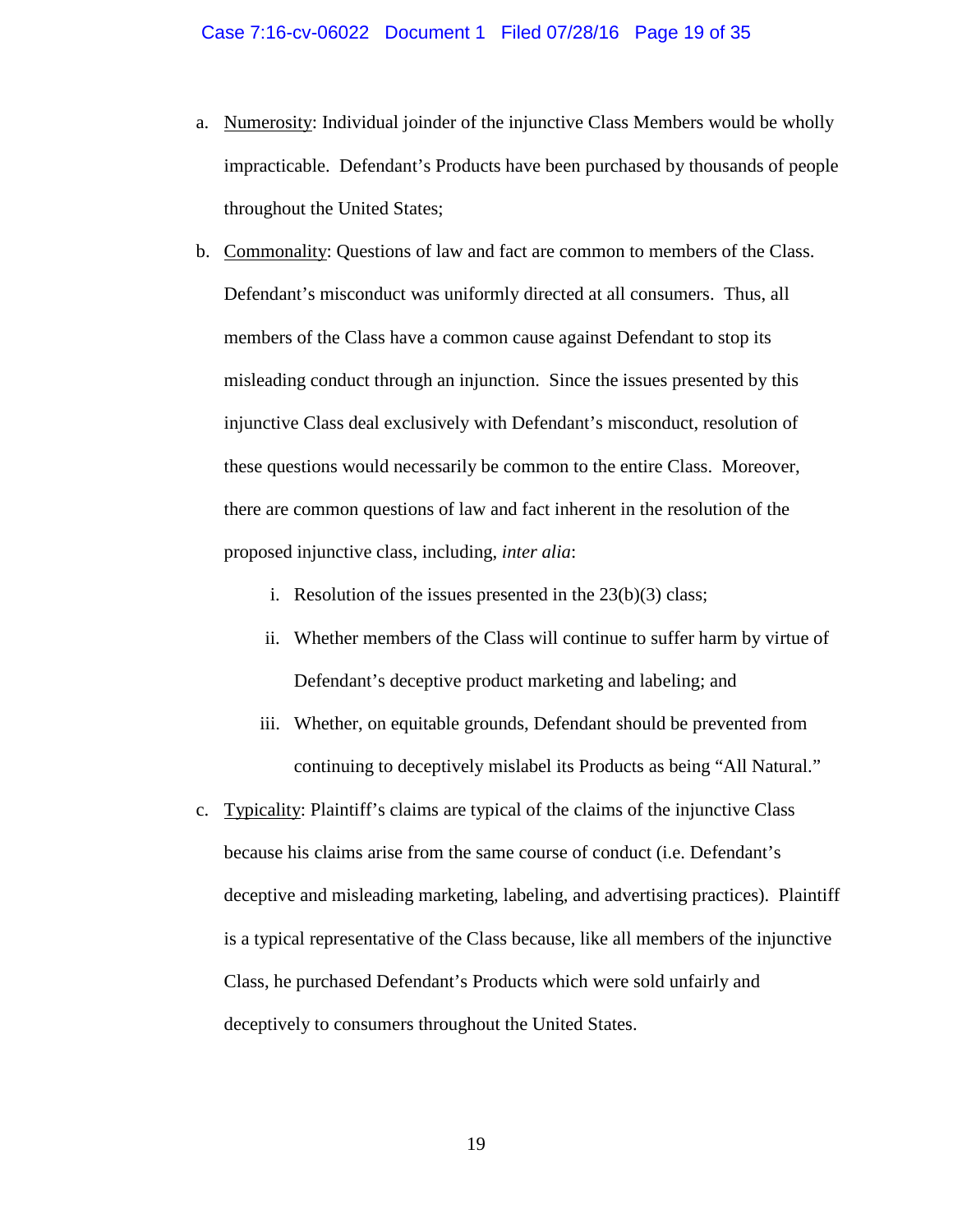d. Adequacy: Plaintiff will fairly and adequately represent and protect the interests of the injunctive Class. His consumer protection claims are common to all members of the injunctive Class and he has a strong interest in vindicating his rights. In addition, Plaintiff and the Class are represented by counsel who is competent and experienced in both consumer protection and class action litigation.

52. The injunctive Class is properly brought and should be maintained as a class action under Rule 23(b)(2) because Plaintiff seeks injunctive relief on behalf of the Class Members on grounds generally applicable to the entire injunctive Class. Certification under Rule 23(b)(2) is appropriate because Defendant has acted or refused to act in a manner that applies generally to the injunctive Class (i.e. Defendant has marketed its Products using the same misleading and deceptive labeling to all of the Class Members). Any final injunctive relief or declaratory relief would benefit the entire injunctive Class as Defendant would be prevented from continuing its misleading and deceptive marketing practices and would be required to honestly disclose to consumers the nature of the contents of their Products. Plaintiff would purchase the Products again if the ingredients were changed so that they indeed were "All Natural."

# **FIRST CAUSE OF ACTION VIOLATION OF NEW YORK GBL § 349 (On Behalf of Plaintiff and New York Subclass Members)**

53. Plaintiff repeats and realleges each and every allegation contained in all the foregoing paragraphs as if fully set forth herein.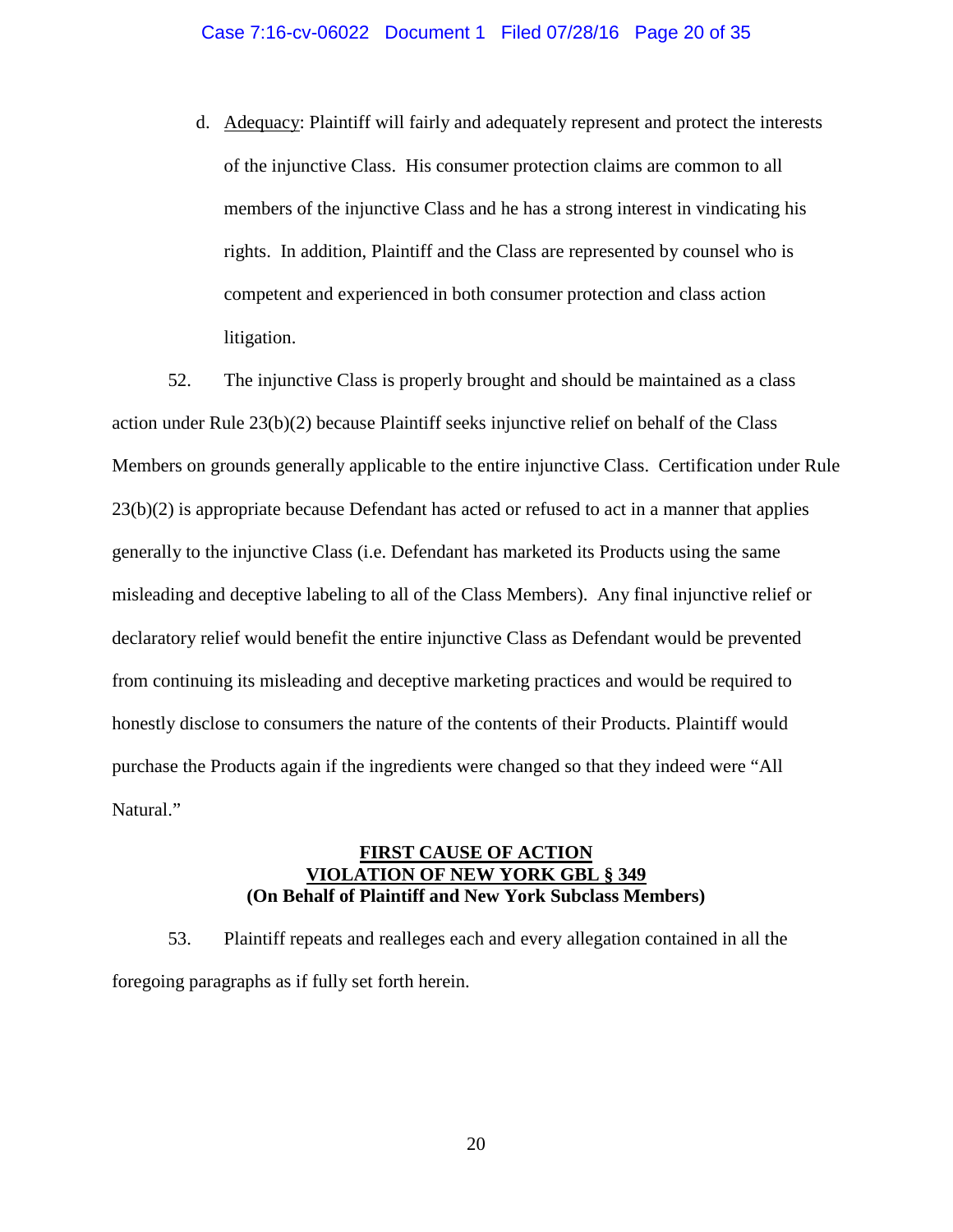#### Case 7:16-cv-06022 Document 1 Filed 07/28/16 Page 21 of 35

54. New York General Business Law Section 349 ("GBL § 349") declares unlawful "[d]eceptive acts or practices in the conduct of any business, trade, or commerce or in the furnishing of any service in this state . . ."

55. The conduct of Defendant alleged herein constitutes recurring, "unlawful" deceptive acts and practices in violation of GBL § 349, and as such, Plaintiff and the New York Subclass Members seek monetary damages and the entry of preliminary and permanent injunctive relief against Defendant, enjoining it from inaccurately describing, labeling, marketing, and promoting the Products.

56. There is no adequate remedy at law.

57. Defendant misleadingly, inaccurately, and deceptively present its Products to consumers.

58. Defendant's improper consumer-oriented conduct—including labeling and advertising the Products as being "All Natural"—is misleading in a material way in that it, *inter alia*, induced Plaintiff and the New York Subclass Members to purchase and pay a premium for Defendant's Products and to use the Products when he otherwise would not have. Defendant made its untrue and/or misleading statements and representations willfully, wantonly, and with reckless disregard for the truth.

59. Plaintiff and the New York Subclass Members have been injured inasmuch as they paid a premium for products that were—contrary to Defendant's representations— not "All Natural" because they contain synthetic ingredients. Accordingly, Plaintiff and the New York Subclass Members received less than what they bargained and/or paid for.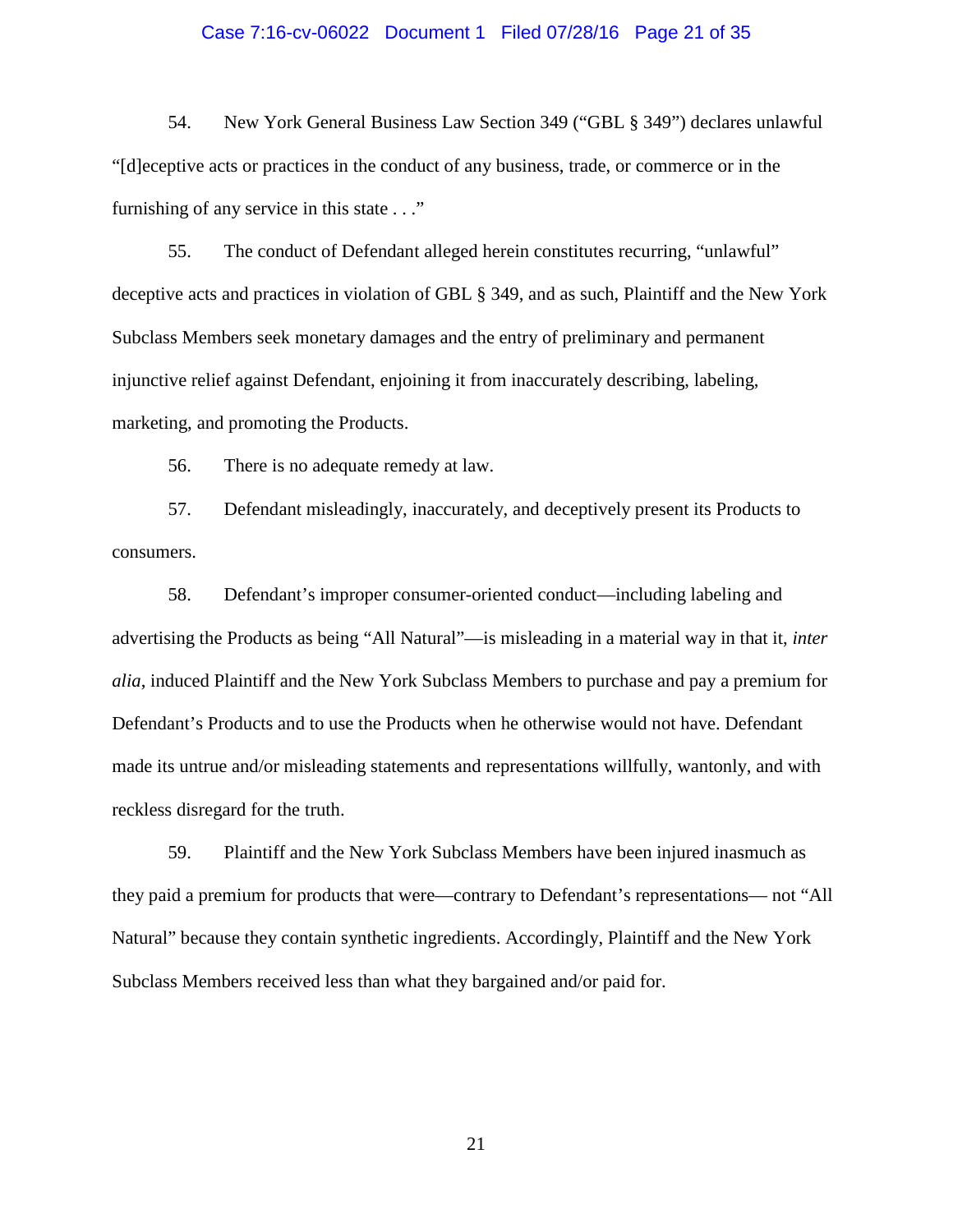## Case 7:16-cv-06022 Document 1 Filed 07/28/16 Page 22 of 35

60. Defendant's advertising and Products' packaging and labeling induced the Plaintiff and the New York Subclass Members to buy Defendant's Products and to pay a premium price for them.

61. Defendant's deceptive and misleading practices constitute a deceptive act and practice in the conduct of business in violation of New York General Business Law §349(a) and Plaintiff and the New York Subclass Members have been damaged thereby.

62. As a result of Defendant's recurring, "unlawful" deceptive acts and practices, Plaintiff and the New York Subclass Members are entitled to monetary, compensatory, treble and punitive damages, injunctive relief, restitution and disgorgement of all moneys obtained by means of Defendant's unlawful conduct, interest, and attorneys' fees and costs.

# **SECOND CAUSE OF ACTION VIOLATION OF NEW YORK GBL § 350 (On Behalf of Plaintiff and the New York Subclass Members)**

63. Plaintiff repeats and realleges each and every allegation contained in all the foregoing paragraphs as if fully set forth herein.

64. N.Y. Gen. Bus. Law § 350 provides, in part, as follows:

False advertising in the conduct of any business, trade or commerce or in the furnishing of any service in this state is hereby declared unlawful.

65. N.Y. Gen. Bus. Law § 350a(1) provides, in part, as follows:

The term 'false advertising, including labeling, of a commodity, or of the kind, character, terms or conditions of any employment opportunity if such advertising is misleading in a material respect. In determining whether any advertising is misleading, there shall be taken into account (among other things) not only representations made by statement, word, design, device, sound or any combination thereof, but also the extent to which the advertising fails to reveal facts material in the light of such representations with respect to the commodity or employment to which the advertising relates under the conditions proscribed in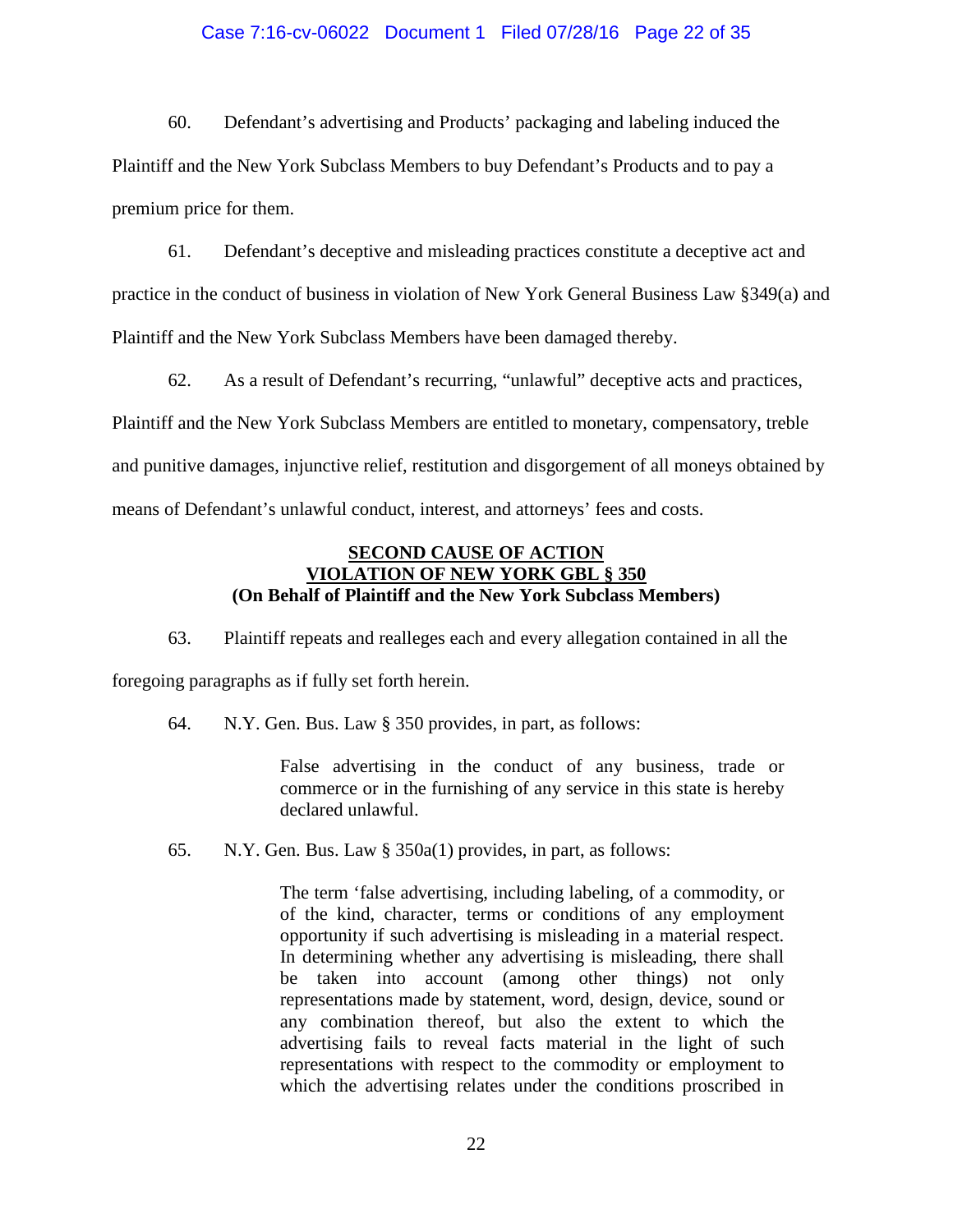#### Case 7:16-cv-06022 Document 1 Filed 07/28/16 Page 23 of 35

said advertisement, or under such conditions as are customary or usual . . .

66. Defendant's labeling and advertisements contain untrue and materially misleading statements concerning Defendant's Products inasmuch as they misrepresent that the Products are "All Natural."

67. Plaintiff and the New York Subclass Members have been injured inasmuch as they relied upon the labeling, packaging and advertising and paid a premium for the Products which were—contrary to Defendant's representations—not "All Natural" because they contain synthetic ingredients. Accordingly, Plaintiff and the New York Subclass Members received less than what they bargained and/or paid for.

68. Defendant's advertising, packaging and products' labeling induced the Plaintiff and the New York Subclass Members to buy Defendant's Products.

69. Defendant made its untrue and/or misleading statements and representations willfully, wantonly, and with reckless disregard for the truth.

70. Defendant's conduct constitutes multiple, separate violations of N.Y. Gen. Bus. Law § 350.

71. Defendant made the material misrepresentations described in this Complaint in Defendant's advertising, and on the Products' packaging and labeling.

72. Defendant's material misrepresentations were substantially uniform in content, presentation, and impact upon consumers at large. Moreover, all consumers purchasing the Products were and continue to be exposed to Defendant's material misrepresentations.

73. As a result of Defendant's recurring, "unlawful" deceptive acts and practices, Plaintiff and the New York Subclass Members are entitled to monetary, compensatory, treble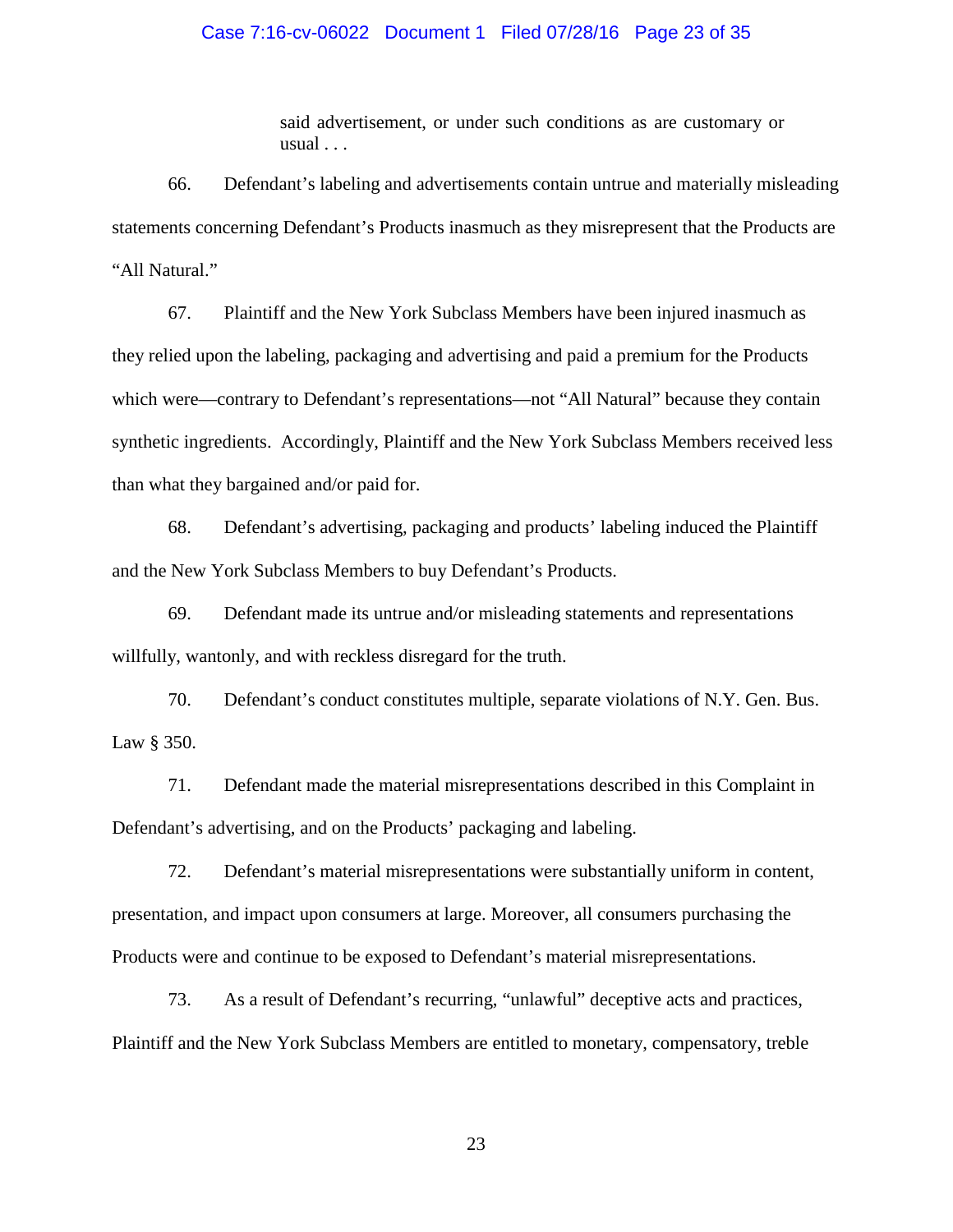## Case 7:16-cv-06022 Document 1 Filed 07/28/16 Page 24 of 35

and punitive damages, injunctive relief, restitution and disgorgement of all moneys obtained by means of Defendant's unlawful conduct, interest, and attorneys' fees and costs.

# **THIRD CAUSE OF ACTION VIOLATION OF STATE CONSUMER PROTECTION STATUTES (On Behalf of Plaintiff and All Class Members)**

74. Plaintiff repeats and realleges each and every allegation contained in all the foregoing paragraphs as if fully set forth herein.

75. Plaintiff and Class Members have been injured as a result of Defendant's violations of the following state consumer protection statutes, which also provide a basis for redress to Plaintiff and Class Members based on Defendant's fraudulent, deceptive, unfair and unconscionable acts, practices and conduct.

76. Defendant's conduct as alleged herein violates the consumer protection, unfair trade practices and deceptive acts laws of each of the following jurisdictions:

- a. **Alaska:** Defendant's practices were and are in violation of Alaska's Unfair Trade Practices and Consumer Protection Act, Alaska Stat. § 45.50.471, *et seq.*
- b. **Arizona:** Defendant's practices were and are in violation of Arizona's Consumer Fraud Act, Ariz. Rev. Stat. Ann. §§ 44-1521, *et seq*.
- c. **Arkansas:** Defendant's practices were and are in violation of Arkansas Code Ann. § 4-88-101, *et seq.*
- d. **California:** Defendant's practices were and are in violation of California Consumer Legal Remedies Act, Civil Code § 1750, *et seq*., and California's Unfair Competition Law, California Business and Professions Code § 17200, *et seq*., and California's False Advertising Law, California Business and Professions Code § 17500, *et seq*.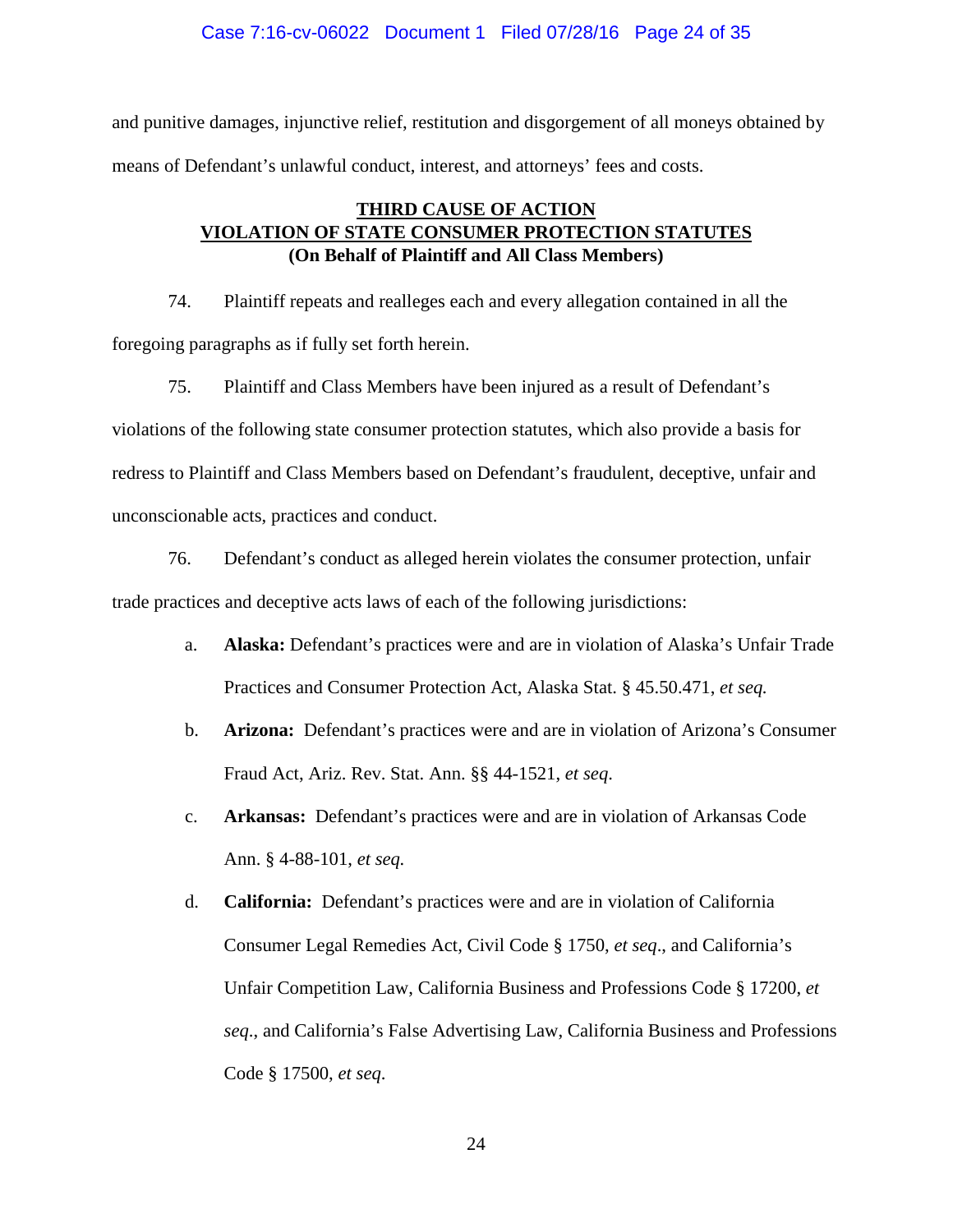- e. **Colorado**: Defendant's practices were and are in violation of Colorado's Consumer Protection Act, Colo. Rev. Stat. §§ 61-1-101, *et seq.*
- f. **Connecticut:** Defendant's practices were and are in violation of Connecticut's Gen. Stat. § 42-110a, *et seq.*
- g. **Delaware:** Defendant's practices were and are in violation of Delaware's Consumer Fraud Act, Del. Code Ann. tit. 6, § 2511, *et seq.* and the Deceptive Trade Practices Act, Del. Code Ann. tit. 6, § 2531, *et seq.*
- h. **District of Columbia:** Defendant's practices were and are in violation of the District of Columbia's Consumer Protection Act, D.C. Code § 28-3901, *et seq.*
- i. **Florida:** Defendant's practices were and are in violation of the Florida Deceptive and Unfair Trade Practices Act, Fla. Stat. Ann. § 501.201, *et seq*.
- j. **Hawaii:** Defendant's practices were and are in violation of the Hawaii's Uniform Deceptive Trade Practices Act, Haw. Rev. Stat. § 481A-1, *et seq.* and Haw. Rev. Stat. § 480-2.
- k. **Idaho:** Defendant's practices were and are in violation of Idaho's Consumer Protection Act, Idaho Code Ann. § 48-601, *et seq.*
- l. **Illinois:** Defendant's acts and practices were and are in violation of Illinois' Consumer Fraud and Deceptive Business Practices Act, 815 Ill. Comp. Stat. 505/2; and Uniform Deceptive Trade Practices Act, 815 Ill. Comp. Stat. 510/2.
- m. **Indiana:** Defendant's practices were and are in violation of Indiana's Deceptive Consumer Sales Act, Ind. Code Ann. § 24-5-0.5-1, *et seq.*
- n. **Kansas:** Defendant's practices were and are in violation of Kansas's Consumer Protection Act, Kat. Stat. Ann. § 50-623, *et seq*.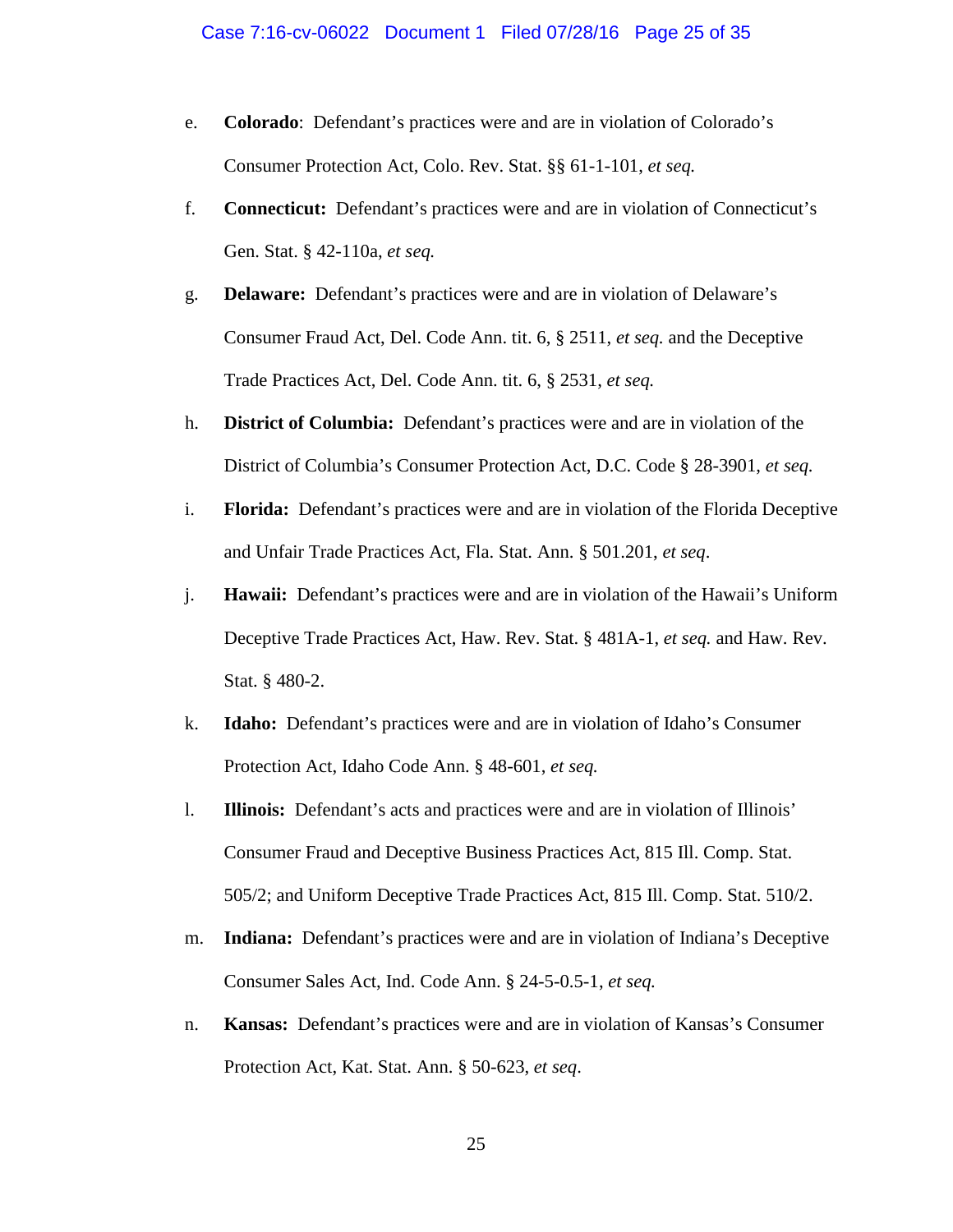- o. **Kentucky:** Defendant's practices were and are in violation of Kentucky's Consumer Protection Act, Ky. Rev. Stat. Ann. § 367.110, *et seq.*
- p. **Maine:** Defendant's practices were and are in violation of the Maine Unfair Trade Practices Act, 5 Me. Rev. Stat. Ann. Tit. 5, § 205-A, *et seq*. and 10 Me. Rev. Stat. Ann. § 1101, *et seq*.
- q. **Maryland:** Defendant's practices were and are in violation of Maryland's Consumer Protection Act, Md. Code Ann. Com. Law § 13-101, *et seq*.
- r. **Massachusetts:** Defendant's practices were unfair and deceptive acts and practices in violation of Massachusetts' Consumer Protection Act, Mass. Gen. Laws ch. 93A, § 2.
- s. **Michigan:** Defendant's practices were and are in violation of Michigan's Consumer Protection Act, Mich. Comp. Laws Ann. § 445.901, *et seq*.
- t. **Minnesota:** Defendant's practices were and are in violation of Minnesota's Prevention of Consumer Fraud Act, Minn. Stat. § 325F.68, *et seq.* and the Unlawful Trade Practices law, Minn. Stat. § 325D.09, *et seq.*
- u. **Missouri:** Defendant's practices were and are in violation of Missouri's Merchandising Practices Act, Mo. Rev. Stat. § 407.010, *et seq.*
- v. **Nebraska:** Defendant's practices were and are in violation of Nebraska's Consumer Protection Act, Neb. Rev. Stat. § 59-1601, *et seq.* and the Uniform Deceptive Trade Practices Act, § 87-302, *et seq.*
- w. **Nevada:** Defendant's practices were and are in violation of Nevada's Deceptive Trade Practices Act, Nev. Rev. Stat. Ann. §§ 598.0903 and 41.600.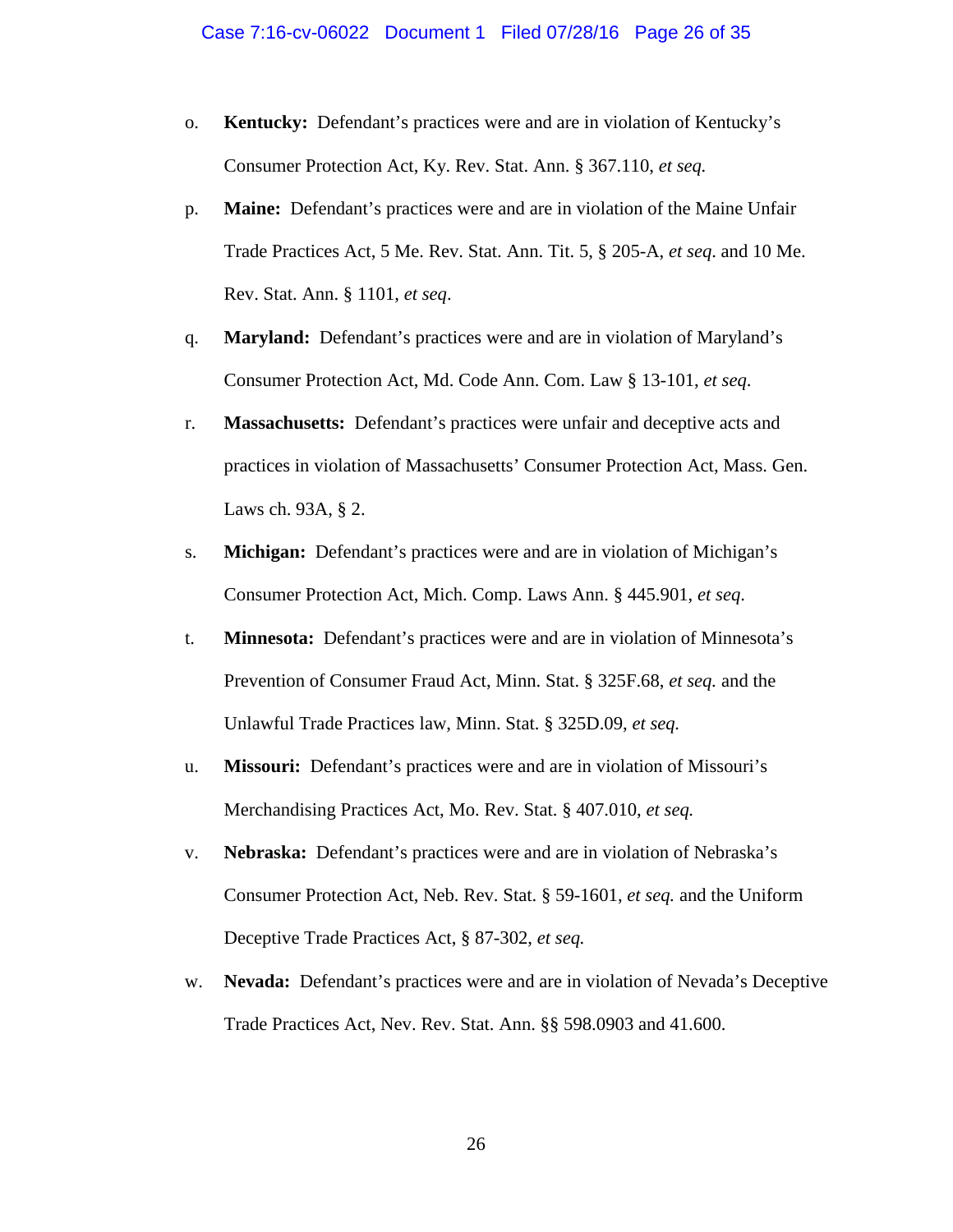- x. **New Hampshire:** Defendant's practices were and are in violation of New Hampshire's Regulation of Business Practices for Consumer Protection, N.H. Rev. Stat. Ann. § 358-A:1, *et seq*.
- y. **New Jersey:** Defendant's practices were and are in violation of New Jersey's Consumer Fraud Act, N.J. Stat. Ann. § 56:8-1, *et seq*.
- z. **New Mexico:** Defendant's practices were and are in violation of New Mexico's Unfair Practices Act, N.M. Stat. Ann. § 57-12-1, *et seq.*
- aa. **New York:** Defendant's practices were in and are in violation of New York's Gen. Bus. Law §§ 349, *et seq*.
- bb. **North Carolina:** Defendant's practices were and are in violation of North Carolina's Unfair Deceptive Trade Practices Act, N.C. Gen. Stat. Ann. § 75-1, *et seq*.
- cc. **North Dakota:** Defendant's practices were and are in violation of North Dakota's Unlawful Sales or Advertising Practices law, N.D. Cent. Code § 51-15- 01, *et seq.*
- dd. **Ohio:** Defendant's practices were and are in violation of Ohio's Consumer Sales Practices Act, Ohio Rev. Code Ann. § 1345.01, *et seq*. and Ohio's Deceptive Trade Practices Act. Ohio Rev. Code Ann. § 4165.01, *et seq*.
- ee. **Oklahoma:** Defendant's practices were and are in violation of Oklahoma's Consumer Protection Act, Okla. Stat. Ann. tit. 15 § 751, *et seq.*, and Oklahoma's Deceptive Trade Practices Act, Okla. Stat. Ann. tit. 78 § 51, *et seq.*
- ff. **Oregon:** Defendant's practices were and are in violation of Oregon's Unlawful Trade Practices law, Or. Rev. Stat. § 646.605, *et seq.*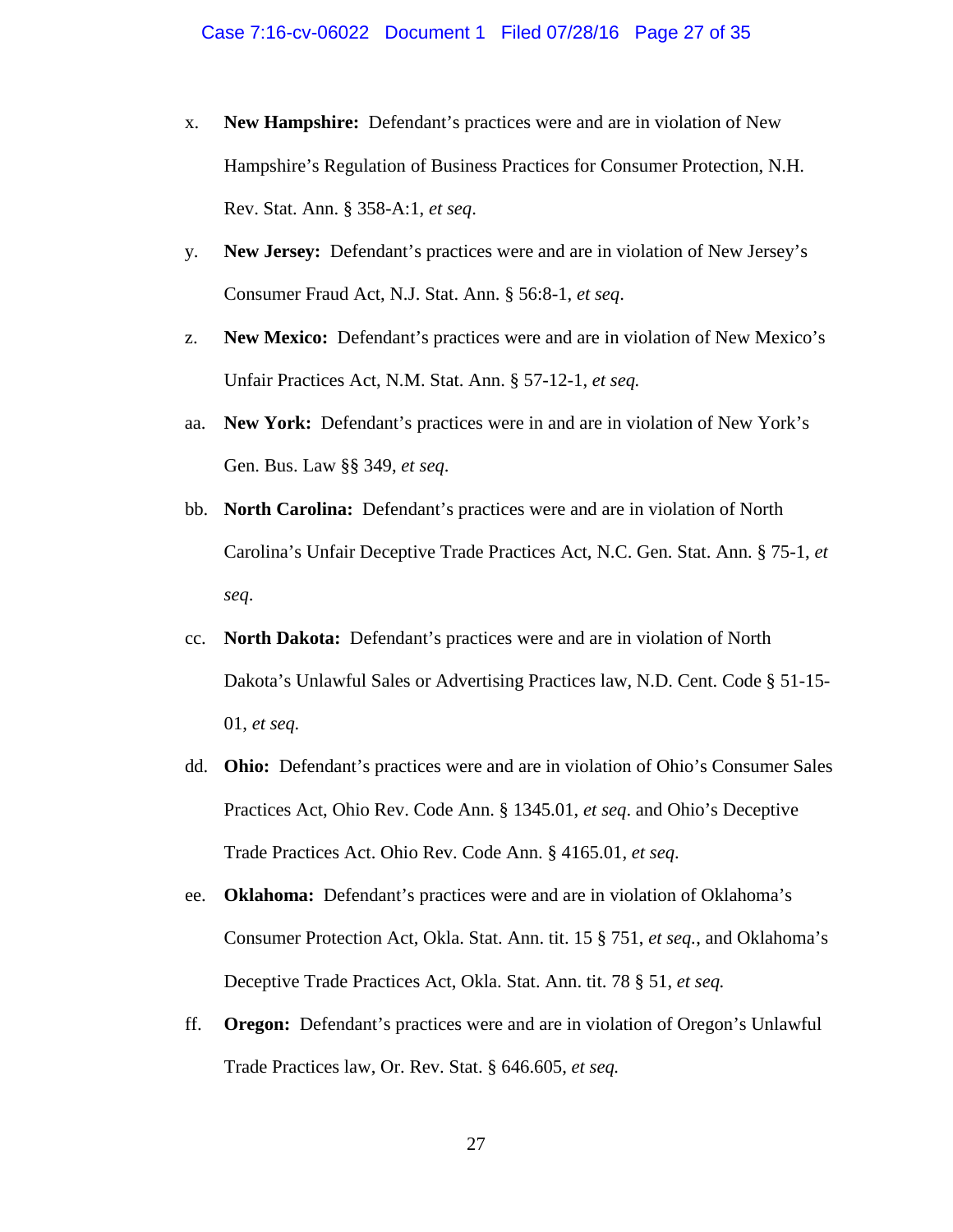- gg. **Pennsylvania:** Defendant's practices were and are in violation of Pennsylvania's Unfair Trade Practice and Consumer Protection Law, 73 Pa. Stat. Ann. § 201-1, *et seq*.
- hh. **Rhode Island:** Defendant's practices were and are in violation of Rhode Island's Deceptive Trade Practices Act, R.I. Gen. Laws § 6-13.1-1, *et seq.*
- ii. **South Dakota:** Defendant's practices were and are in violation of South Dakota's Deceptive Trade Practices and Consumer Protection Act, S.D. Codified Laws § 37-24-1, *et seq.*
- jj. **Texas:** Defendant's practices were and are in violation of Texas' Deceptive Trade Practices Consumer Protection Act, Tex. Bus. & Com. Code Ann. § 17.41, *et seq.*
- kk. **Utah:** Defendant's practices were and are in violation of Utah's Consumer Sales Practices Act, Utah Code Ann. § 13-11-1, *et seq.*, and Utah's Truth in Advertising Law, Utah Code Ann. § 13-11a-1, *et seq.*
- ll. **Vermont:** Defendant's practices were and are in violation of Vermont's Consumer Fraud Act, Vt. Stat. Ann. tit. 9 § 2451, *et seq.*
- mm. **Washington:** Defendant's practices were and are in violation of Washington Consumer Protection Act, Wash. Rev. Code Ann. § 19.86, *et seq*.
- nn. **West Virginia:** Defendant's practices were and are in violation of West Virginia's Consumer Credit and Protection Act, W. Va. Code § 46A-6-101, *et seq.*
- *oo.* **Wisconsin:** Defendant's practices were and are in violation of Wisconsin's Consumer Act, Wis. Stat. §421.101, *et seq*.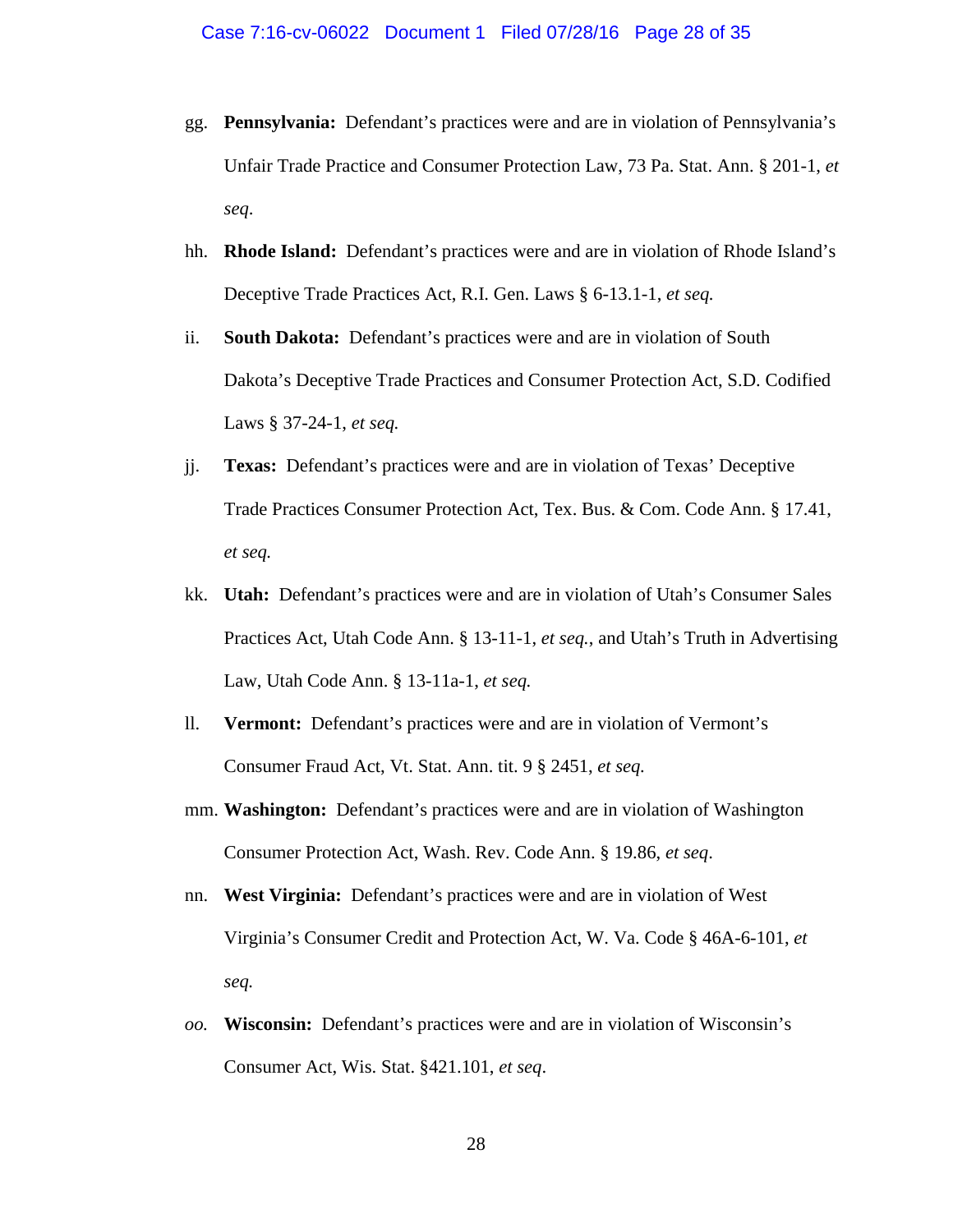pp. **Wyoming:** Defendant's practices were and are in violation of Wyoming's Consumer Protection Act, Wyo. Stat. Ann. §40-12-101*, et seq*.

77. Defendant violated the aforementioned states' unfair and deceptive acts and practices laws by representing that the Products are "All Natural."

78. Contrary to Defendant's representations, the Products are not "All Natural" because they contain synthetic ingredients.

79. Defendant's misrepresentations were material to Plaintiff's and Class Members' decision to pay a premium for the Products.

80. Defendant made its untrue and/or misleading statements and representations willfully, wantonly, and with reckless disregard for the truth.

81. As a result of Defendant's violations of the aforementioned states' unfair and deceptive practices laws, Plaintiff and Class Members paid a premium for the Products.

82. As a result of Defendant's violations, Defendant has been unjustly enriched.

83. Pursuant to the aforementioned states' unfair and deceptive practices laws, Plaintiff and Class Members are entitled to recover compensatory damages, restitution, punitive and special damages including but not limited to treble damages, reasonable attorneys' fees and costs and other injunctive or declaratory relief as deemed appropriate or permitted pursuant to the relevant law.

# **FOURTH CAUSE OF ACTION BREACH OF EXPRESS WARRANTY (On Behalf of Plaintiff and All Class Members)**

84. Plaintiff repeats and realleges each and every allegation contained in the foregoing paragraphs as if fully set forth herein.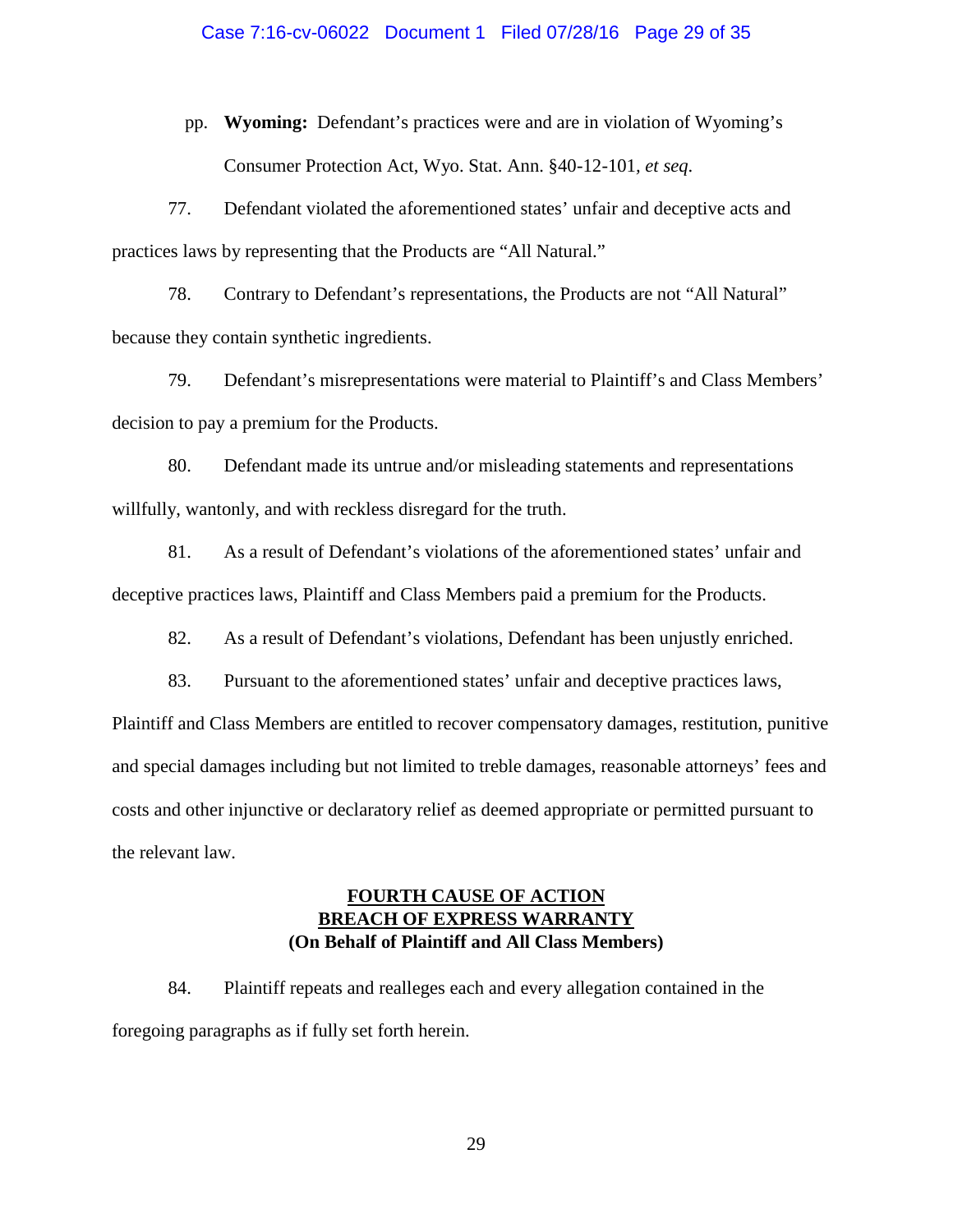#### Case 7:16-cv-06022 Document 1 Filed 07/28/16 Page 30 of 35

85. Defendant provided the Plaintiff and Class Members with an express warranty in the form of written affirmations of fact promising and representing that the Products are "All Natural."

86. The above affirmations of fact were not couched as "belief" or "opinion," and were not "generalized statements of quality not capable of proof or disproof."

87. These affirmations of fact became part of the basis for the bargain and were material to the Plaintiff's and Class Members' transactions.

88. Plaintiff and Class Members reasonably relied upon the Defendant's affirmations of fact and justifiably acted in ignorance of the material facts omitted or concealed when they decided to buy Defendant's Products.

89. Within a reasonable time after he knew or should have known of Defendant's breach, Plaintiff, on behalf of himself and Class Members, placed Defendant on notice of its breach, giving Defendant an opportunity to cure its breach, which it refused to do.

90. Defendant breached the express warranty because the Products are not "All Natural" because they contain synthetic ingredients.

91. Defendant thereby breached the following state warranty laws:

- a. Code of Ala. § 7-2-313;
- b. Alaska Stat. § 45.02.313;
- c. A.R.S. § 47-2313;
- d. A.C.A.  $§$  4-2-313;
- e. Cal. Comm. Code § 2313;
- f. Colo. Rev. Stat. § 4-2-313;
- g. Conn. Gen. Stat. § 42a-2-313;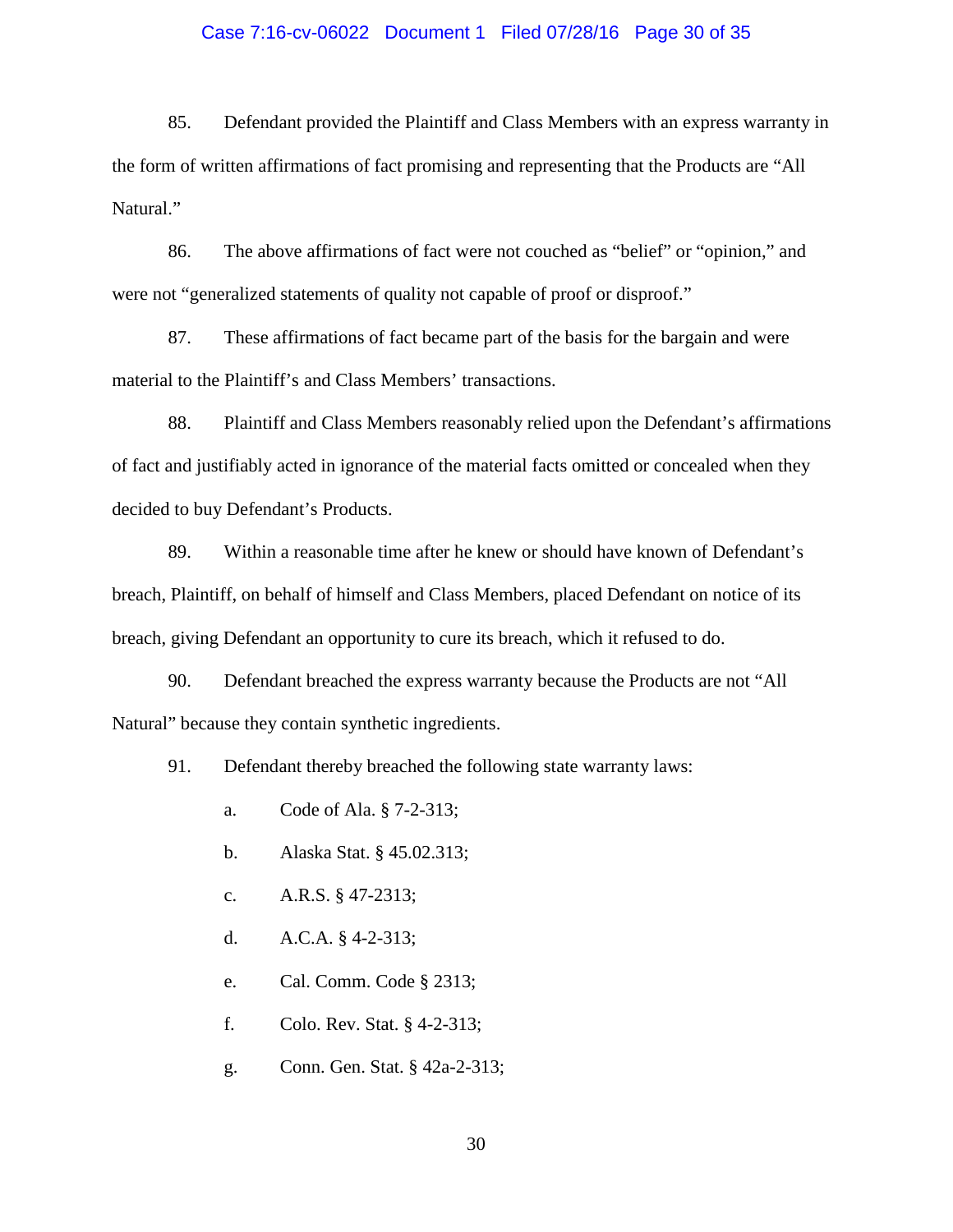- h. 6 Del. C. § 2-313;
- i. D.C. Code § 28:2-313;
- j. Fla. Stat. § 672.313;
- k. O.C.G.A. § 11-2-313;
- l. H.R.S. § 490:2-313;
- m. Idaho Code § 28-2-313;
- n. 810 I.L.C.S. 5/2-313;
- o. Ind. Code § 26-1-2-313;
- p. Iowa Code § 554.2313;
- q. K.S.A. § 84-2-313;
- r. K.R.S. § 355.2-313;
- s. 11 M.R.S. § 2-313;
- t. Md. Commercial Law Code Ann. § 2-313;
- u. 106 Mass. Gen. Laws Ann. § 2-313;
- v. M.C.L.S. § 440.2313;
- w. Minn. Stat. § 336.2-313;
- x. Miss. Code Ann. § 75-2-313;
- y. R.S. Mo. § 400.2-313;
- z. Mont. Code Anno. § 30-2-313;
- aa. Neb. Rev. Stat. § 2-313;
- bb. Nev. Rev. Stat. Ann. § 104.2313;
- cc. R.S.A. 382-A:2-313;
- dd. N.J. Stat. Ann. § 12A:2-313;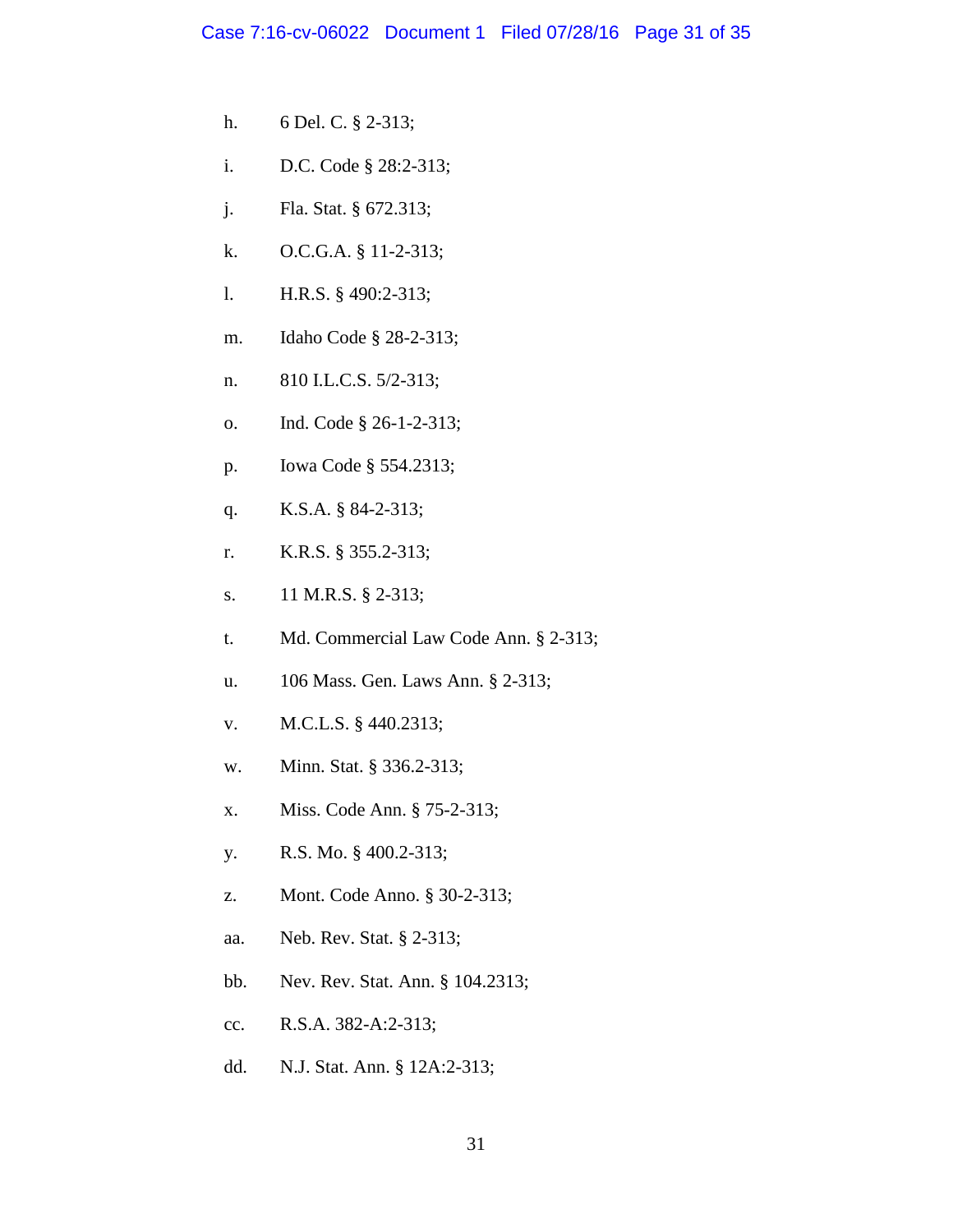- ee. N.M. Stat. Ann. § 55-2-313;
- ff. N.Y. U.C.C. Law § 2-313;
- gg. N.C. Gen. Stat. § 25-2-313;
- hh. N.D. Cent. Code § 41-02-30;
- ii. II. O.R.C. Ann. § 1302.26;
- jj. 12A Okl. St. § 2-313;
- kk. Or. Rev. Stat. § 72-3130;
- ll. 13 Pa. Rev. Stat. § 72-3130;
- mm. R.I. Gen. Laws § 6A-2-313;
- nn. S.C. Code Ann. § 36-2-313;
- oo. S.D. Codified Laws, § 57A-2-313;
- pp. Tenn. Code Ann. § 47-2-313;
- qq. Tex. Bus. & Com. Code § 2.313;
- rr. Utah Code Ann. § 70A-2-313;
- ss. 9A V.S.A. § 2-313;
- tt. Va. Code Ann. § 59.1-504.2;
- uu. Wash. Rev. Code Ann. § 6A.2-313;
- vv. W. Va. Code § 46-2-313;
- ww. Wis. Stat. § 402.313;
- xx. Wyo. Stat. § 34.1-2-313.

92. As a direct and proximate result of Defendant's breach of express warranty,

Plaintiff and Class Members were damaged in the amount of the price they paid for the Products, in an amount to be proven at trial.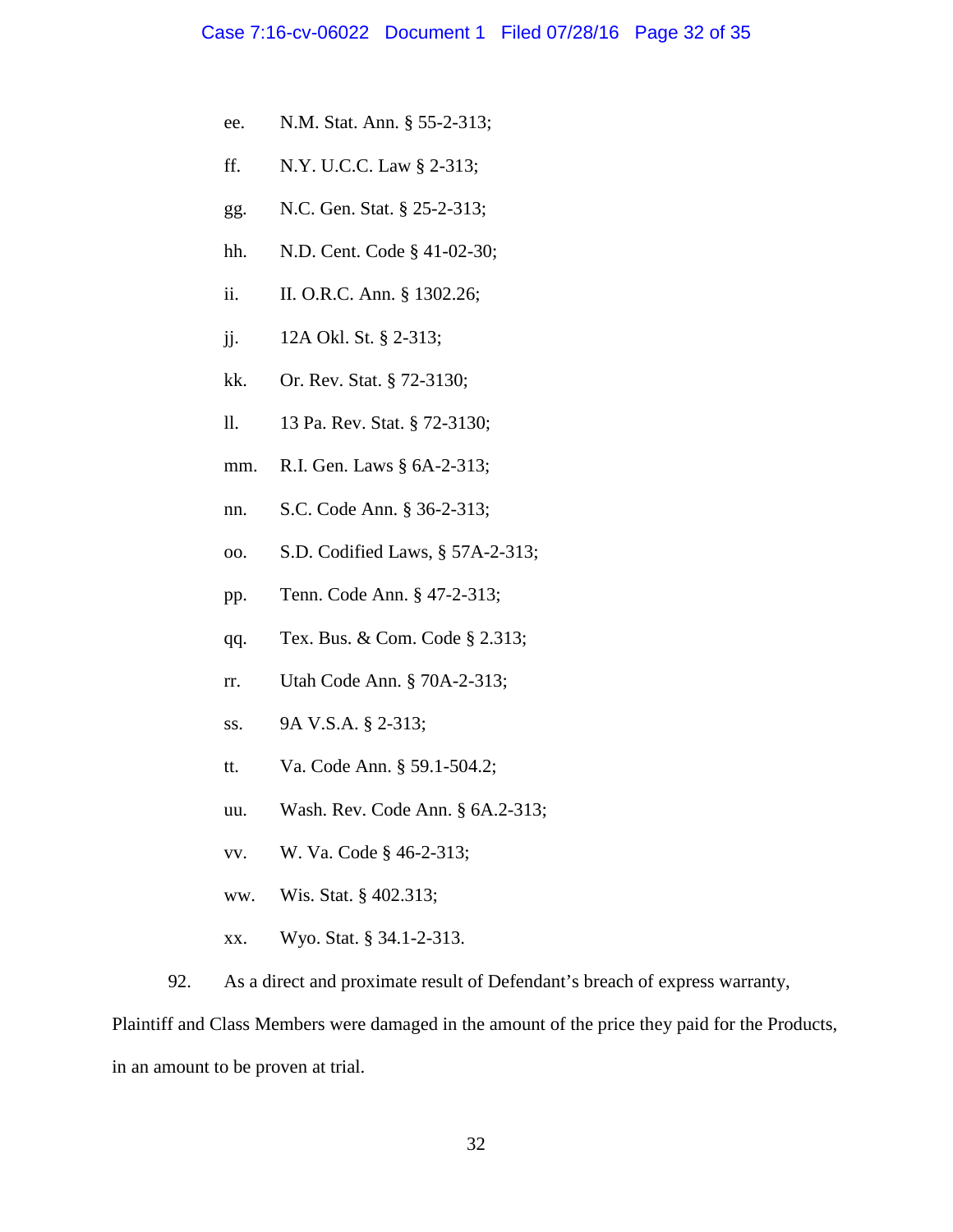# **FIFTH CAUSE OF ACTION FRAUD UNDER VERMONT COMMON LAW (On Behalf of Plaintiff and All Class Members)**

93. Plaintiff repeats and realleges each and every allegation contained in all the foregoing paragraphs as if fully set forth herein.

94. As discussed above, Defendant provided Plaintiff and the Class Members with false or misleading material information and failed to disclose material facts about the Products, including, but not limited to the claims regarding the "All Natural" quality. These misrepresentations and omissions were made with knowledge of their falsehood.

95. The misrepresentations and omissions made by Defendant, upon which Plaintiff and the Class Members reasonably and justifiably relied, were intended to induce and actually did induce Plaintiff and the Class Members to purchase the Products.

96. The fraudulent actions of Defendant caused damage to Plaintiff and the Class

Members, who are entitled to damages and other legal and equitable relief as a result.

As a result of Defendant's wrongful conduct, Plaintiff and the Class Members have suffered and continue to suffer economic losses and other general and specific damages, including amounts paid for the Products and any interest that would have been accrued on these monies, all in the amount to be determined at trial.

## **SIXTH CAUSE OF ACTION COMMON LAW UNJUST ENRICHMENT (On Behalf of Plaintiff and All Class Members in the Alternative)**

97. Plaintiff repeats and realleges each and every allegation contained in the foregoing paragraphs as if fully set forth herein.

98. Plaintiff asserts this claim in the alternative to the above-listed claims.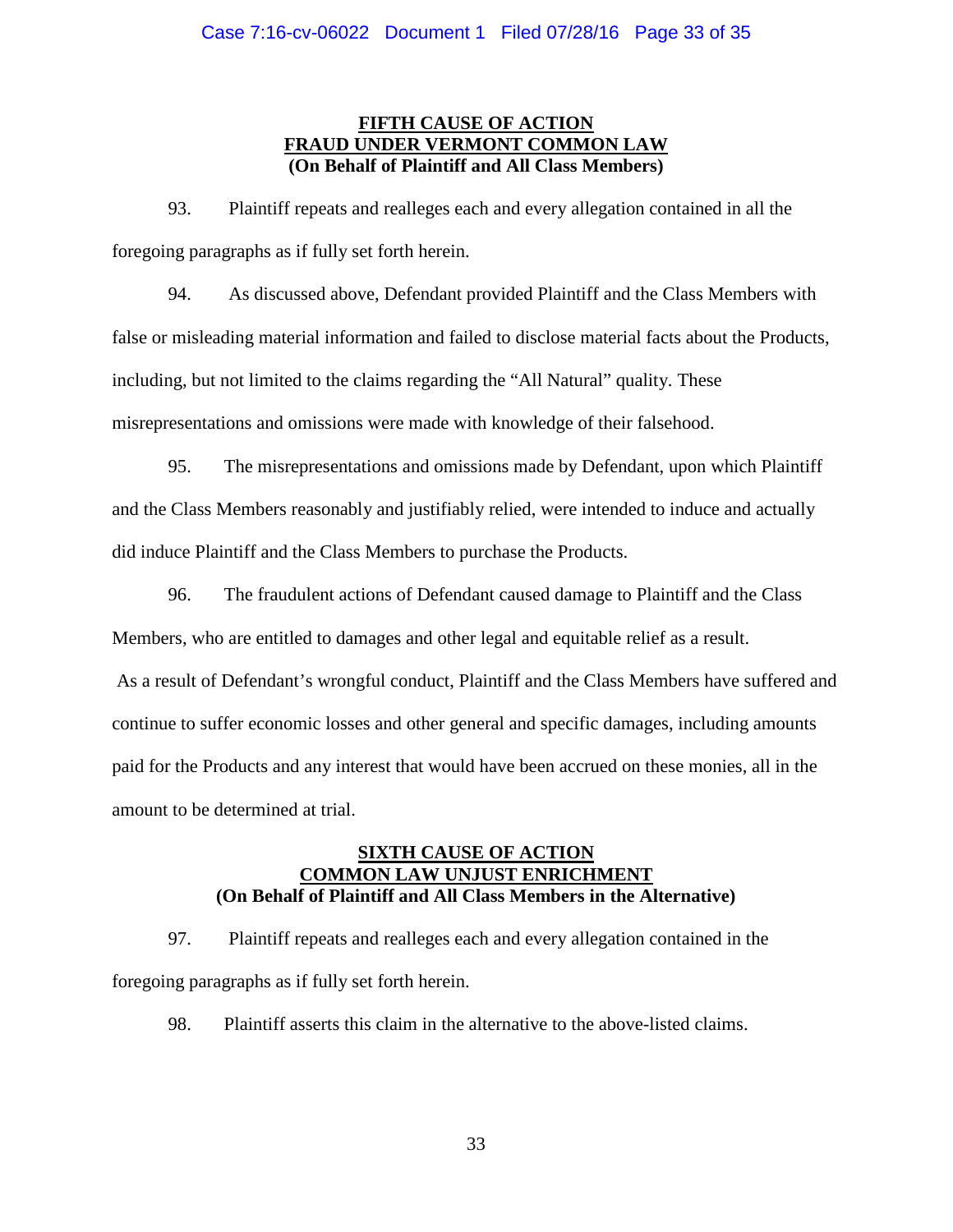#### Case 7:16-cv-06022 Document 1 Filed 07/28/16 Page 34 of 35

99. Plaintiff, on behalf of himself and consumers nationwide, brings a common law claim for unjust enrichment.

100. Defendant's conduct violated, *inter alia*, state and federal law by manufacturing, advertising, marketing, and selling its Products while misrepresenting and omitting material facts.

101. Defendant's unlawful conduct as described in this Complaint allowed Defendant to knowingly realize substantial revenues from selling its Products at the expense of, and to the detriment or impoverishment of, Plaintiff and Class Members, and to Defendant's benefit and enrichment. Defendant has thereby violated fundamental principles of justice, equity, and good conscience.

102. Plaintiff and Class Members conferred significant financial benefits and paid substantial compensation to Defendant for the Products, which were not as Defendant represented them to be.

103. Under New York's common law principles of unjust enrichment, it is inequitable for Defendant to retain the benefits conferred by Plaintiff's and Class Members' overpayments.

104. Plaintiff and Class Members seek disgorgement of all profits resulting from such overpayments and establishment of a constructive trust from which Plaintiff and Class Members may seek restitution.

### **JURY DEMAND**

Plaintiff demands a trial by jury on all issues.

**WHEREFORE**, Plaintiff, on behalf of himself and the Class, prays for judgment as follows:

(a) Declaring this action to be a proper class action and certifying Plaintiff as the representative of the Class under Rule 23 of the FRCP;